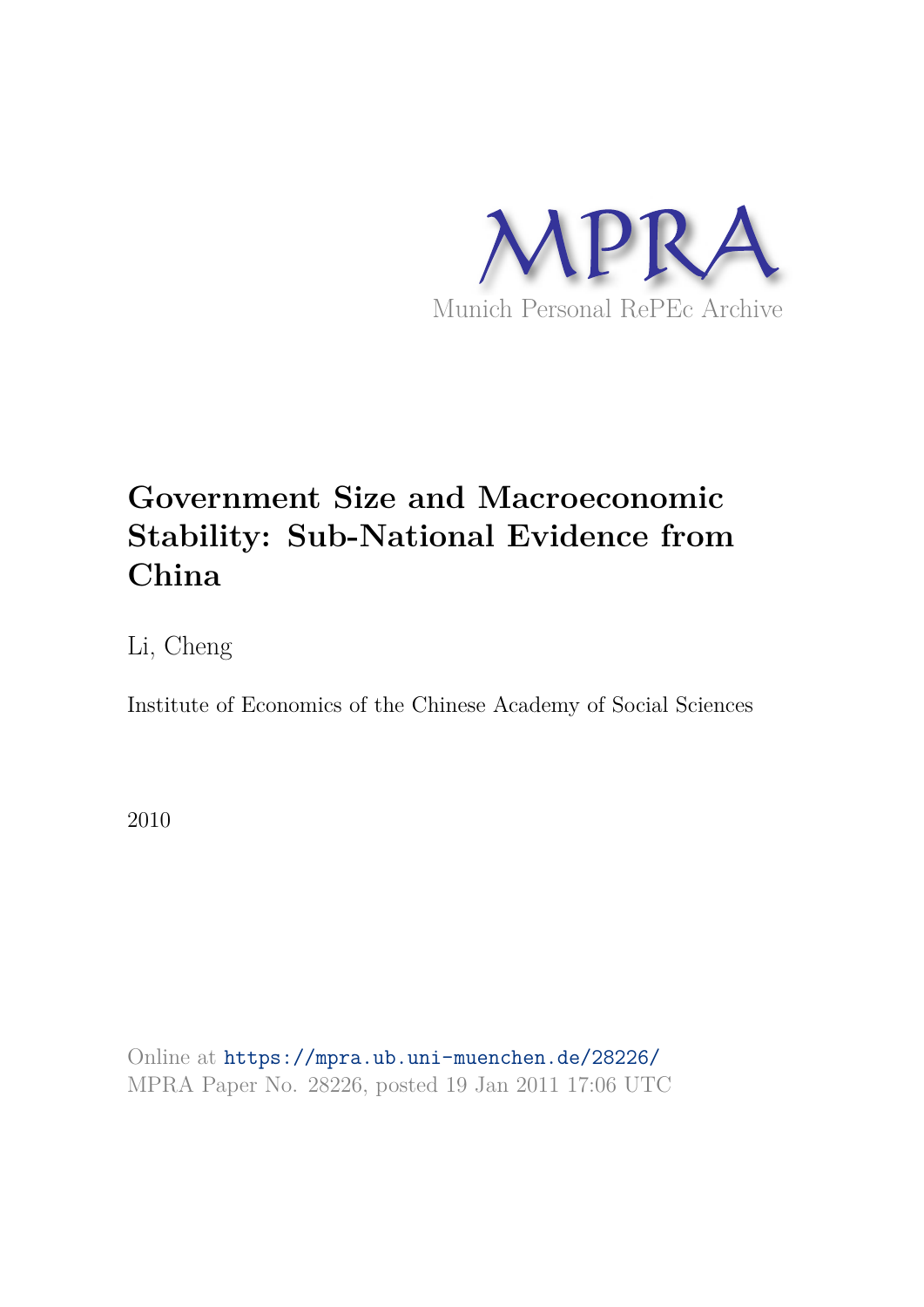# Government Size and Macroeconomic Stability: Sub-National Evidence from China

Cheng Li<sup>\*</sup>

Affiliation: Institute of Economics of the Chinese Academy of Social Sciences

Address: No. 2, Yuetanbeixiaojie, Fuwai, Xicheng District, Beijing, China. Postcode: 100836

E-mail: licheng\_du@hotmail.com

Telephone number: +86 1068030264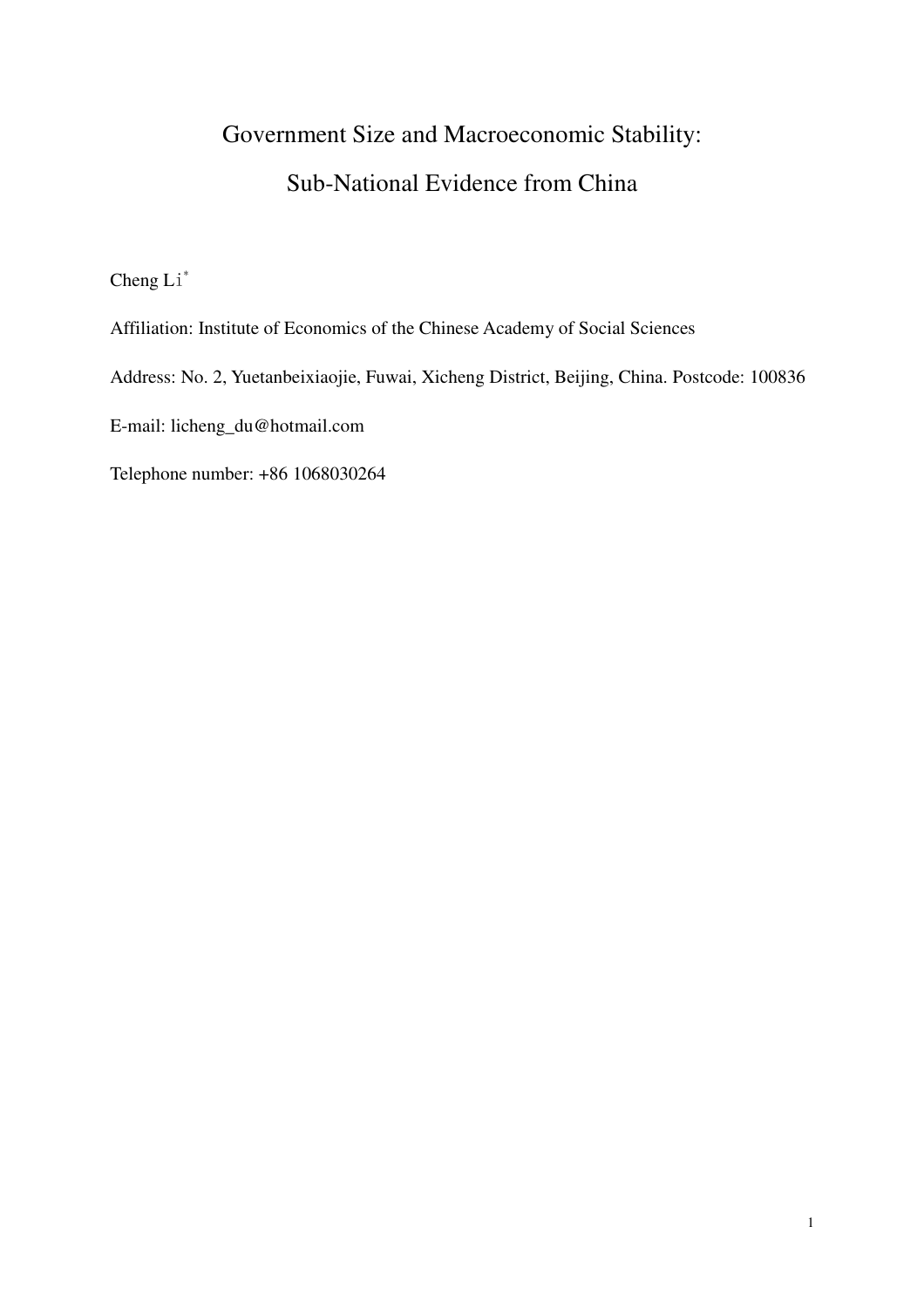#### **Abstract**

Both theoretical predictions of Keynesian view and a large body of empirical studies on developed countries suggest that business cycle fluctuations can be partially smoothed by counter-cyclical fiscal policies. Our paper extends this strand of literature by considering the nexus between output fluctuations and government size in the context of Chinese fiscal federalism. Using a sample of 29 Chinese provinces for the period of 1994-2007, we fail to provide consistent evidence for the stabilizing effect of fiscal policies. In particular, we find that under the tax assignment system (fen shui zhi), neither the central government's fiscal transfers nor the provincial budgetary and extra-budgetary revenues help reduce economic volatility. Such results are shown to be robust across different model specifications, volatility measures and estimation techniques.

*Keywords: business cycles; government size; fiscal federalism; China* 

*JEL classification*: E32, E62, H5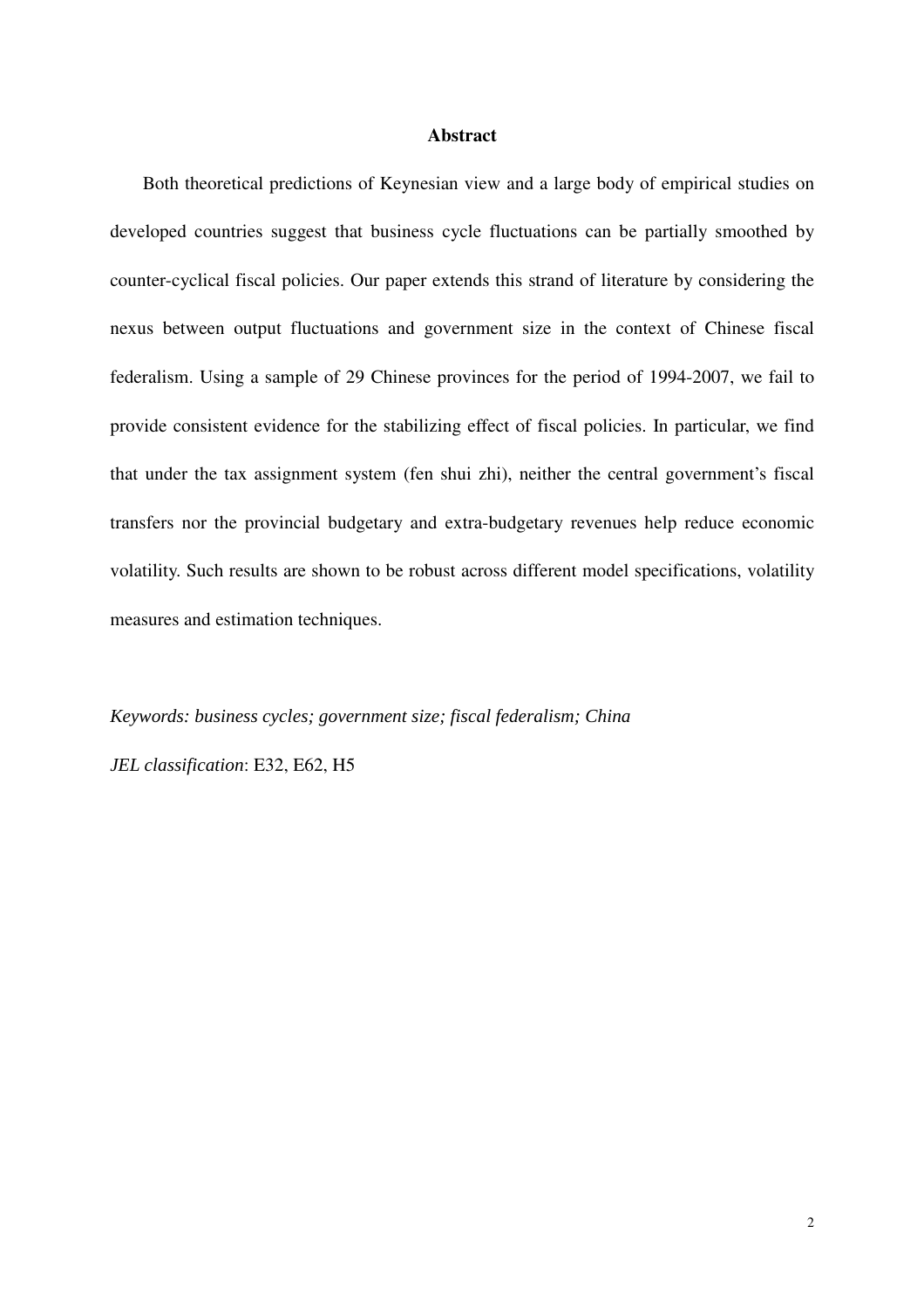### **1. Introduction**

Plainly, the ongoing financial crisis has offered useful lessons for the role of government spending and taxes in the macroeconomic stabilization. Traditional Keynesian view suggests that business cycle fluctuations can be partially smoothed by counter-cyclical fiscal policies, which work through automatic stabilizers and discretionary actions. Empirically, this proposition implies that there should be a negative statistical association between government size and economic volatility, for which a number of authors provided supportive evidence from the data of developed countries, such as Galí (1994), van den Noord (2000), Fatás and Mihov (2001), Andrés, Doménech and Fatás (2008) and Debrun, Pisani-Ferry and Sapir (2008). Nonetheless, significantly less attention has devoted to the stabilizing effect of governments in the case of developing countries. Such a paucity of studies is somewhat surprising in view of the fact that with vulnerable structure of production and underdeveloped social security system, developing countries are generally subject to more sharp and painful economic fluctuations.

Our study extends this strand of literature by considering the experience of China, which is not only the biggest developing economy, but has also engaged in market-oriented reforms since the late 1970s. The style of China is of paramount interest at least, for three major reasons. First, it is well known that in launching various political movements, such as Great Leap Forward (1958-1960) and Cultural Revolution (1966-1976), the Chinese government had played a role as an 'engine', rather than a 'stabilizer' of sharp economic fluctuations experienced over Mao era. Thus, it seems natural to ask to what extent such a role has been altered as the reforms proceed. Does the empirical regularity that government spending and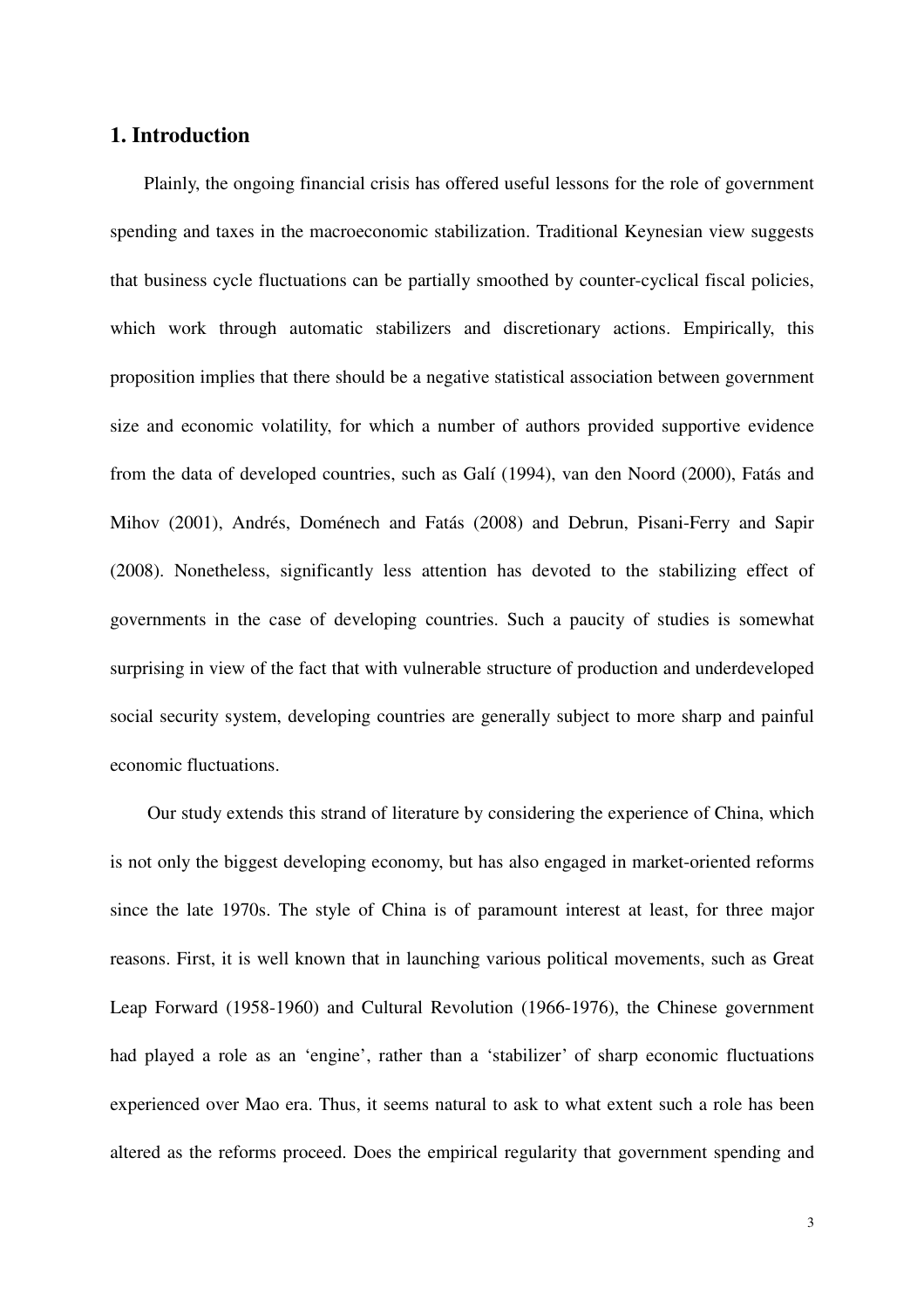taxes help reduce output volatility hold in the case of China today?

Second, even during the post-Mao era, the path of China's rapid emergence is by no means a smooth one. Substantial boom/slump fluctuations in aggregate economic activity could be observed over the three past decades, which were often associated with the retreat and revival of determination to reform (Qian and Weingast 1996, Qian 2000, and Lin, Cai and Li 2003). Accordingly, a concern facing Chinese policymakers emerges: how to balance the dynamics of output growth against macroeconomic stability? It appears to be a critical politico-economic issue for which Chinese leadership was less concerned before.

Third, perhaps more interestingly, over the transition period the central- provincial fiscal relationships in China have witnessed dramatic changes due to various decentralized arrangements, especially the revenue-sharing reform over the 1980s and tax assignment reform in 1994 (*fen shui zhi*). As a matter of fact, China's current fiscal system has features corresponding to fiscal federalism, which creates strong incentives for local political authorities to promote the economic growth in their own jurisdictions. However, the division of taxing powers and expenditure responsibilities in a decentralized fashion also triggers marked divergence in macroeconomic objectives between local and central political powers. Indeed, it is widely believed that in seeking eagerly high growth rates, local authorities, which usually see the macroeconomic stability as a public good best left to others, are primarily responsible for cyclical pattern of China's growth (Yang 2004). Thus, an important question arises: Do the fiscal policies adopted by different levels of government have consistent stabilizing effects on business cycles?

To shed light on these major concerns, the current paper attempts to quantitatively

4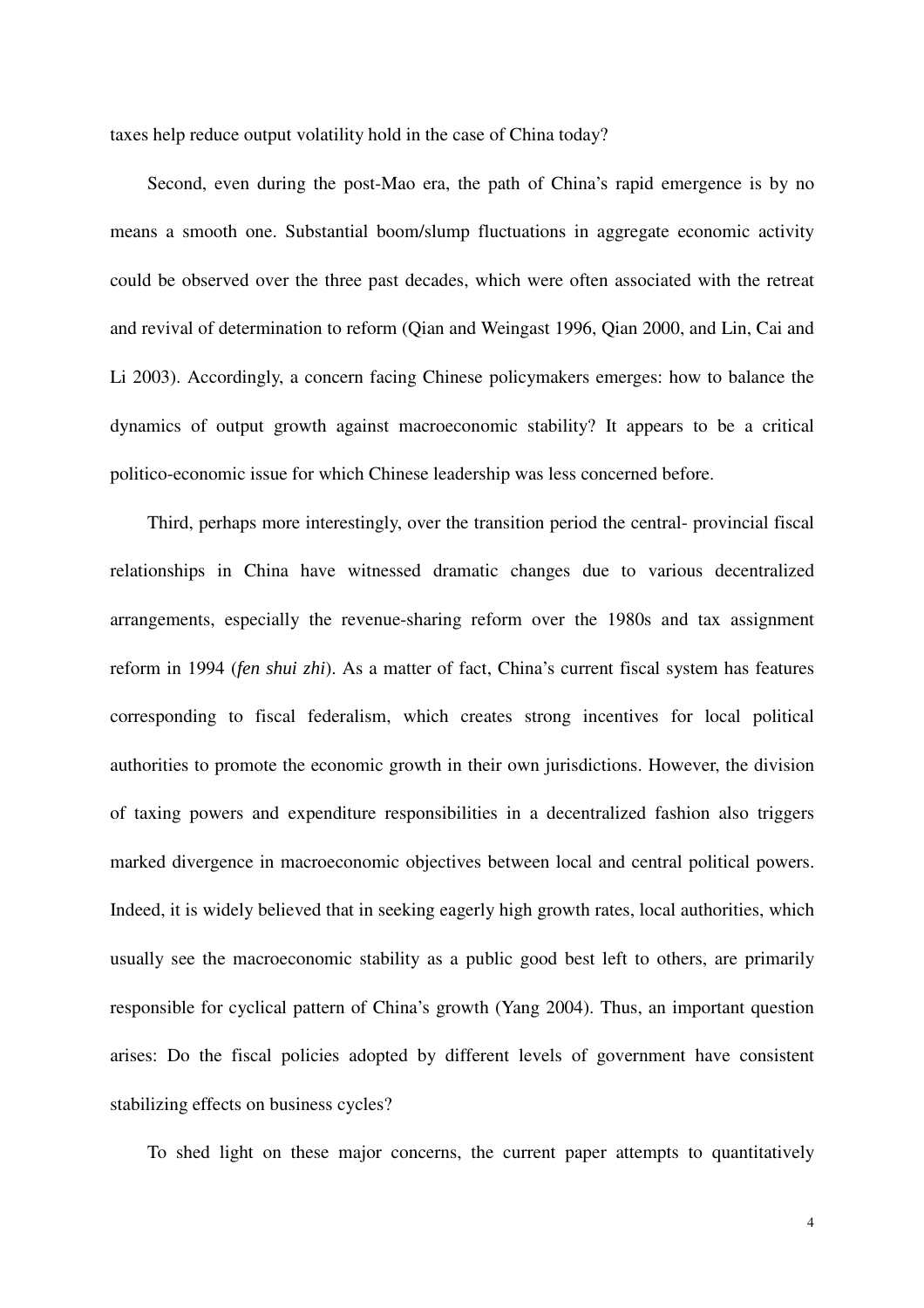investigate the nexus between output fluctuations and government size for Chinese provinces (or province-level regions). To the best of our knowledge, there have been very few empirical studies addressing this issue at sub-national level, with a notable exception of Fatás and Mihov (2001), which show supportive evidence for the stabilizing role of fiscal policies across US states.

The remainder of the paper is structured as follows. The next section summarizes main features of government size and central-provincial fiscal arrangements in China. Section 3 outlines national and provincial trends in output volatility. The path of China's economic expansion is also compared with those of a large range of countries. Section 4 provides an econometric investigation on the effects of fiscal policies adopted by central and provincial governments on business cycle fluctuations. Different measures of output volatility and government size, control variables, model specifications and estimation techniques are considered to check the robustness of results. The last section concludes.

## **2. Government Size and Fiscal Arrangements in China**

Given the fact that China's fiscal reforms in the post-Mao era have been discussed in great depth by a number of studies, such as Ma and Norregaard (1998), Zhang(1999), Wei (2000), Wang and Hu (2001), and Zhang and Gong (2005), we do not intend to add a comprehensive presentation on this issue. For our purposes, we focus however on some general trends in 'government size', as well as the central-provincial fiscal arrangements around the 1994 tax assignment reform. Such a description, albeit partial, seems helpful to understand our further empirical analysis.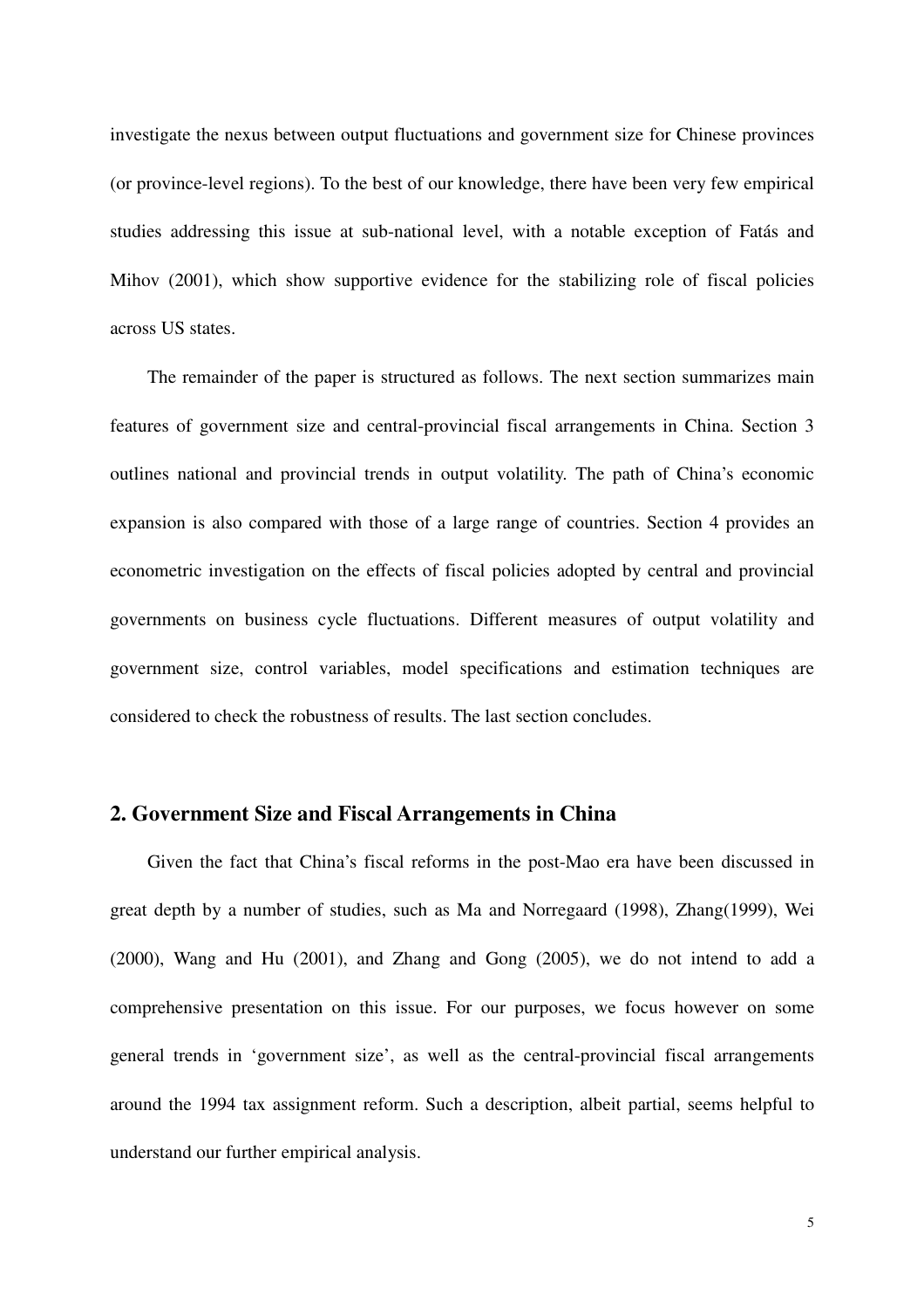First, China witnessed a steady decline in government size relative to GDP expansion during 1978-1994. As shown in Figure 1, both the total (center plus provinces) government budgetary revenue and provincial counterparts had shrunk substantially compared to GDP over that period. The relative size of central government also followed a falling trend after the redesigning of fiscal contract system in 1984. Indeed, this phenomenon, referred to as 'decline of state capacity' by Wang and Hu (2001), consists of a strong motivation for implementing the tax assignment reform in 1994. Clearly, as can be seen from the figure, since the inception of 1994 reform, the government size relative to GDP, judged both from central budget and provincial budget, has not only stopped to decline, but also risen through time.

[Figure 1 around here]

Second, regarding the center-province relationship, the provincial fiscal powers were greatly weakened owing to the reform. As illustrated in Figure 2, the share of provincial budgetary revenue in total budgetary revenue has declined sharply from 78% in 1993 to 44% in 1994 and since then remains relatively stable over the following years. Meanwhile, the share of provincial budgetary expenditure has not been directly affected by the tax assignment. By contrast, it appears to rise gradually during the three past decades.

[Figure 2 around here]

Third, as a consequence of the 1994 reform, the dramatic changes in central-provincial fiscal status lead to a marked imbalance of provincial budget. To finance widened deficits, provinces depend almost entirely upon the fiscal transfers from the center. In Figure 3 we set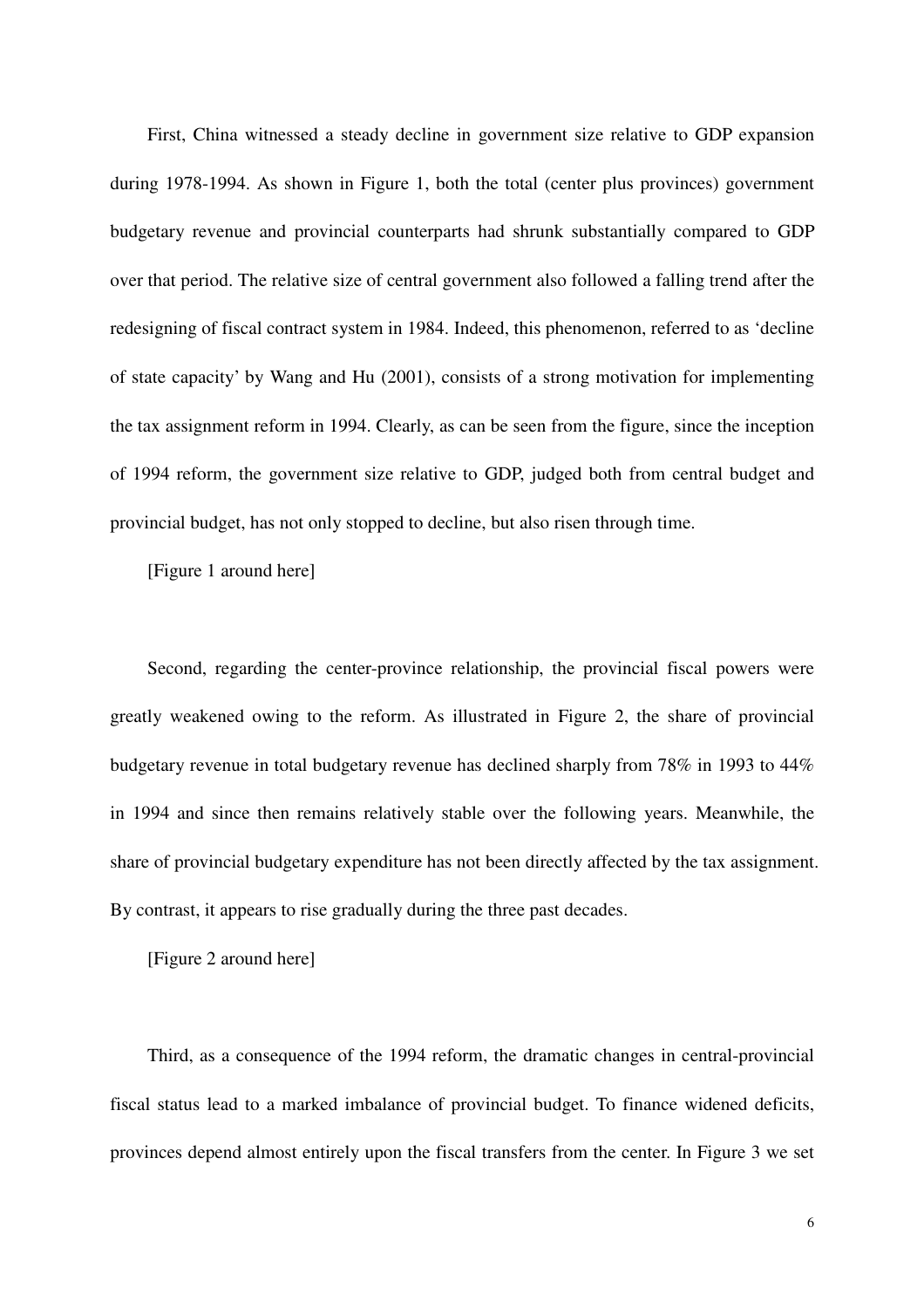out the major trends in fiscal transfers over the period of 1990-2007, for which the data are available. As displayed in the figure, the net central transfers, which refer to the transfers (grants) less remittances, have come to play an important role both in provincial budget and national economy. On average, the net transfers account for 41% of provincial budgetary expenditure, and 5% of provincial GDP over 1994-2007.

[Figure 3 around here]

Finally, prior to the 1994 tax assignment, the extra-budgetary funds<sup>1</sup>, which refer to the funds without being included in the official budget, had already exhibited some important rearrangements in 1993. As illustrated in Figure 4, the extra-budgetary revenue and expenditure declined sharply compared to GDP in 1993. This dramatic change is due mainly to the fact that the revenue collected from state-owned enterprises, which was the primary source of extra-budgetary revenue before the reform (accounting for around 75% of the total extra-budgetary revenue), has been included in the formal budget since 1993. In addition, as shown in the figure, the fall in relative size of extra-budgetary funds managed by center is much more pronounced than the fall in those managed by provinces. Consequently, the ratio of central budgetary funds relative to GDP has been virtually negligible since 1993, whereas the provincial counterparts remain a non-trivial portion of GDP (around 3%) and thus, their role in local economic activity seems worth investigating.

[Figure 4 around here]

## **3. Output Growth Volatility**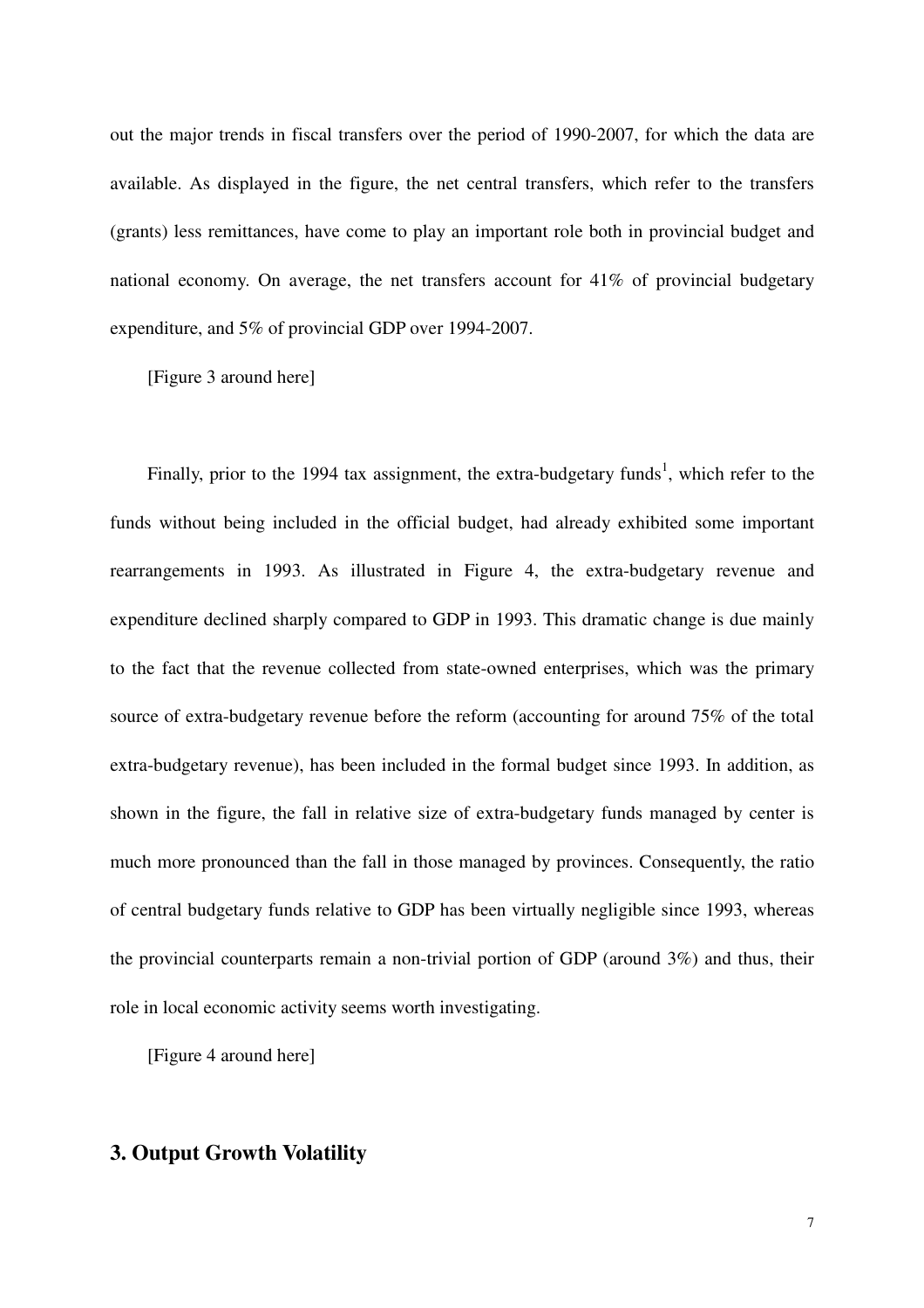Although during the era of market-oriented reform China has yet to experience a typical business cycle according to the definition of NBER, the path of its economic emergence is by no means a smooth one. Indeed, the fluctuations of China's output around its long term trend have come to attract considerable scholarly interest, such as Imai (1996), Oppers(1997), Brandt and Zhu(2000), Zhang and Wan(2005), Gong and Lin (2008), and Laurenceson and Dobson (2008). In Figure 5, we show the annual growth rates of China's real GDP, its deviation from the period average, as well as the output gap calculated from the widely used Hodrick-Prescott filter (see Data appendix for details on its calculation). In spite of the absence of a proper 'contraction' characterized as a period of negative growth, a marked cyclical pattern of GDP expansion can be readily observed.

[Figure 5 around here]

In addition, business cycle fluctuations in China declined through time. For our purposes, Table 1 describes the GDP growth path of Chinese provinces during the pre- and post-1994 tax reform periods. If we look at the coefficient of variation, which is defined as the ratio of standard deviation to mean, such a falling trend in volatility is quite significant. Indeed, all Chinese provinces exhibited larger variability of growth rates over the first period than the second. Similar results can also be obtained by using the standard deviation of output gap as an alternative measure of volatility (not reported), with only two exceptions: Guangdong and Neimeng<sup>2</sup>.

[Table 1 around here]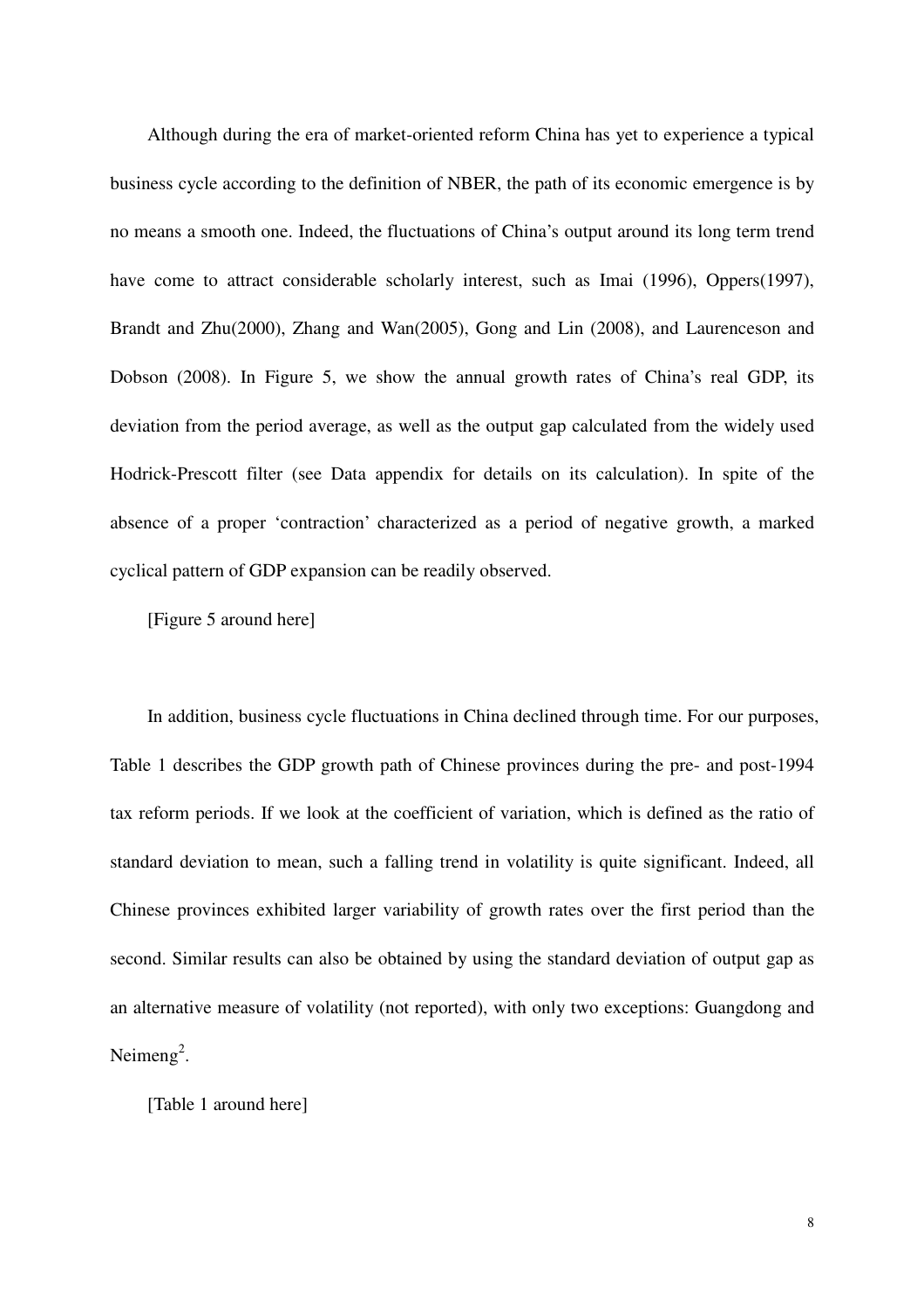Apparently, this phenomenon is due mainly to China's transition program. As argued some authors, such as Brandt and Zhu (2000), and Laurenceson and Dobson (2008), the high volatility in real output, along with serious inflation in the early stage of the reform can be explained by combined effects of the dual-track price system, decentralization of decision-making authority, and the restructuring of the state sector. Because these factors had either dissipated or substantially changed by the early 1990s, Chinese economy has become less volatile since then. Moreover, the political crisis in 1989 that had people doubt the orientation of the reform is another important source of shock. As shown in Table 1, the year of 1989 was followed by spectacular slowdown in economic growth. As a matter of fact, China recorded the two lowest GDP growth rates in 1989 and 1990 over the post-1978 period, namely 4.2% and 4.1%, respectively. They are vastly inferior to the three-decade average: 9.88%.

As a final step, we compare the cyclical fluctuations of Chinese economy with those of a broad range of countries. Table 2 shows the average growth rates of real GDP and their variability measure for major developed and developing economies around the world, as well as some aggregates of countries over the period of China's reform: 1978-2007. Clearly, although the economic fluctuations are generally sharper in developing countries than developed countries, China is an important exception. It has not only marked the most rapid economic growth rates among selected countries, but stood out in terms of the smoothness of growth path as well. Such an extraordinary stability of Chinese economy compared to international experience appears to be a puzzle (Laurenceson and Dobson 2008) and in particular, the role of China's fiscal policies that most Keynesian economists consider vital to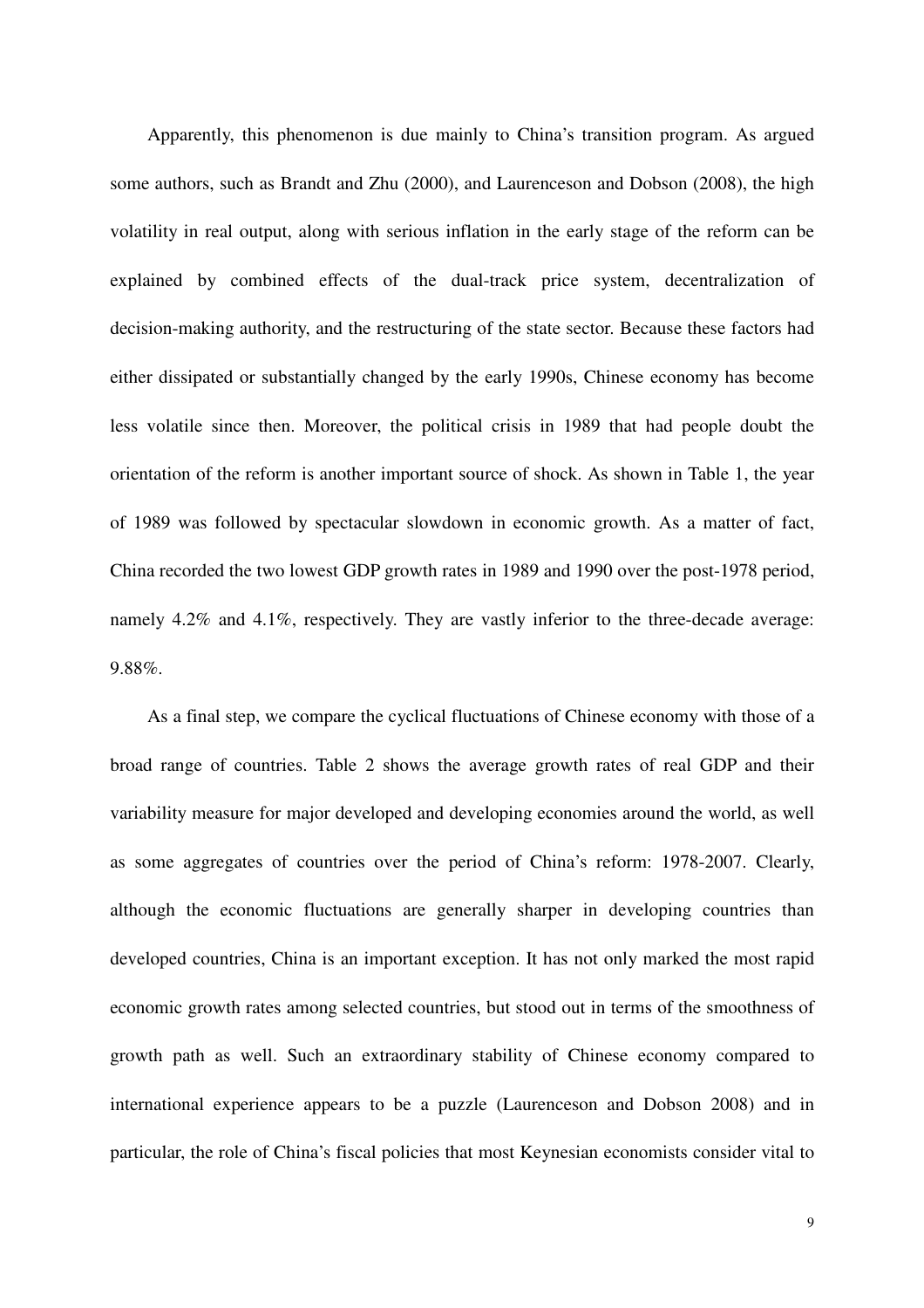dampening economic fluctuations is still unclear.

[Table 2 around here]

#### **4. Econometric Issues**

#### **4.1. Cross Section Analysis**

Our empirical analysis relies on a sample of 29 provinces of mainland China over the years of 1994-2007<sup>3</sup> , namely the period under the aforementioned *fen shui zhi* system. Focusing on this period is owing mainly to the data availability. In addition, it seems noteworthy that according to Qian (2000), China has also reached the second stage of China's reform since 1994, which is explicitly oriented toward a 'socialist market system'.

As a first step, the regressions are conducted in a cross-section framework. The generic form of empirical model can be expressed as follows:

Output volatility<sub>i</sub> =  $\beta_0 + \beta_1 \cdot \overline{\text{government size}_i}$ , *i* = 1...29 (province).

Following most existing studies, such as Galí (1994) and Fatás and Mihov (2001), the benchmark specification is to regress the standard deviation of provincial real GDP growth (*sd\_growth*) on the logarithm of average ratio of provincial government expenditure (budgetary plus extra-budgetary) to GDP over the period of 1994-2007, denoted as *Exp\_9407<sup>4</sup>* .

The regression is carried out by means of Ordinary Least Squares (OLS) procedure, adjusting standard errors for the presence of heteroskedasticity<sup>5</sup>. The results are reported in the column (1) of Table 3. As predicted Keynesian statement, the coefficient of government size is negative and significant at 10% level. But the R-squared, 0.0609, is much smaller than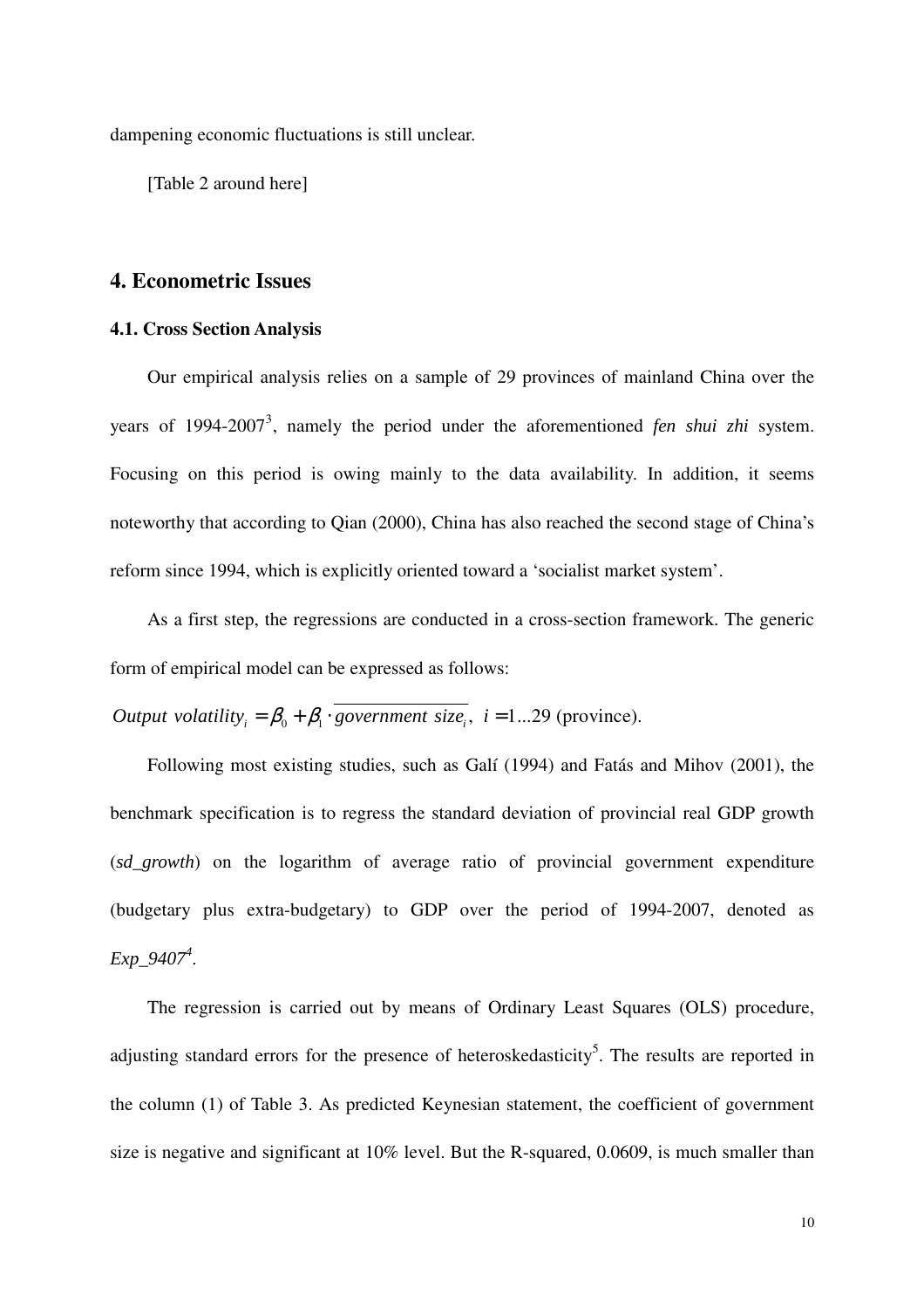the range of 0.2 to 0.4, which are typically obtained in the related studies (for example Galí 1994, and Fatás and Mihov 2001).

#### [Table 3 around here]

Next, given the current fiscal arrangements in China, it is tempting to discern the stabilizing role of different levels of government. As discussed previously, after the fiscal reform of 1994, the consolidated provincial expenditure is principally financed out of three non-trivial parts: provincial budgetary revenue, extra-budgetary revenue and net transfers received from the center. Apparently, these funds may not have the same effects on output stabilization. In particular, there is no unequivocal answer to the question whether Chinese provincial and central authorities have consistent attitude toward the balance between the rapidity and stability of economic growth<sup>6</sup>. To address this concern, we introduce all these spending items simultaneously into the model as distinct government size measures. Similarly, they are expressed as the logarithms of average ratios to provincial GDP, denoted as *Rev\_b\_9407*, *Rev\_e\_9407* and *Transfer\_9407*. We also conduct the variance inflation factor (vif) analysis, which suggests that there is no severe multicollinearity among the three variables.

As can be seen from the column (2) of Table 3, despite the negative signs, the three government size measures are not only individually insignificant by *t* test, but also jointly insignificant by *F* test at conventional level.

Nonetheless, the parsimonious specification may suffer from bias due to omission of relevant variables. To deal with this problem, four determinants of economic volatility are included as controls. The first variable is the degree of economic openness of a province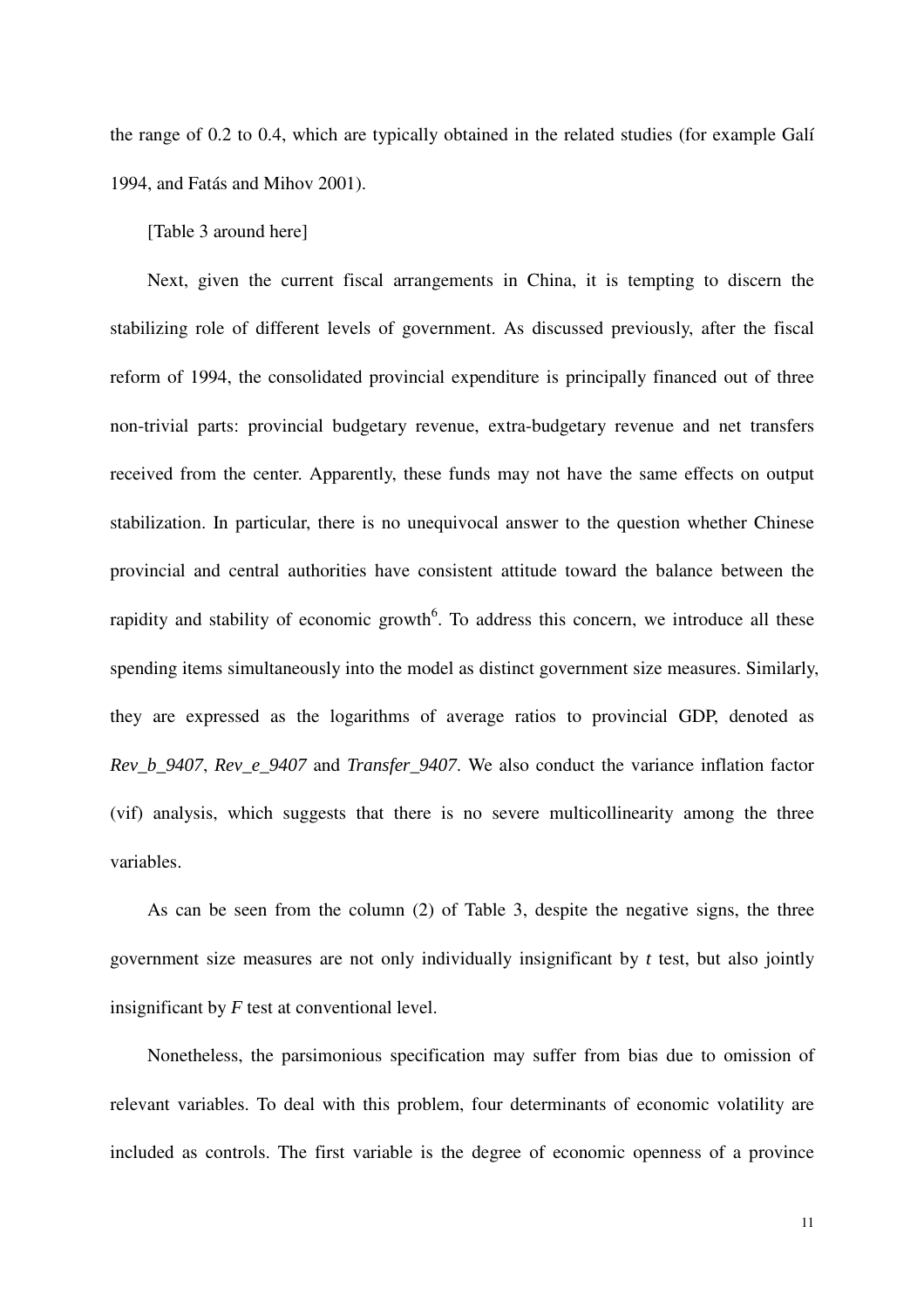vis-à-vis the rest of the world. As documented in Rodrik (1998), more open economies tend to be more volatile because of the exposure to external risk. In this study, the sum of imports and exports scaled by GDP (*Openness\_9407*) is used as a measure of openness. The second one is related to the financial development. It is generally recognized that the financial intermediation is one of primary substitutes for fiscal stabilization (see Debrun, Pisani-Ferry and Sapir 2008). Here, the share of value-added of financial sector in GDP (*Fin\_dev\_9407*) is used as a proxy of the degree of financial development. The third one is a standard indicator of production concentration: Krugman specialization index (*Spec\_9407*)<sup>7</sup>. In theory, the more concentrated (or specialized) the production of a region, the more volatile the regional economy owing to industry-specific shocks. The last control is the growth rate (*Growth\_9407*). As discussed in Fatás and Mihov (2001), economies with smaller governments might grow faster, whereas higher rates of growth are often associated to more volatile growth path. Finally, note that in the framework of cross section analysis, all these control variables are expressed as the period average over 1994-2007.

Columns (3) and (4) of Table 3 contain the results from this augmented specification. Although the fitness of the model is substantially improved (with R-Squared rising from 0.06 to 0.63), and most controls enter the procedure significantly with expected signs, it turns out that both the consolidated and decomposed government expenditures are insignificantly associated with economic volatility $^{8}$ .

In the following, we turn to the possible endogeneity issue. It is argued that if fiscal policies help stabilize output fluctuations, volatile economies are likely to opt for large governments (Rodrik 1998). From an econometric viewpoint, there appears to be a reverse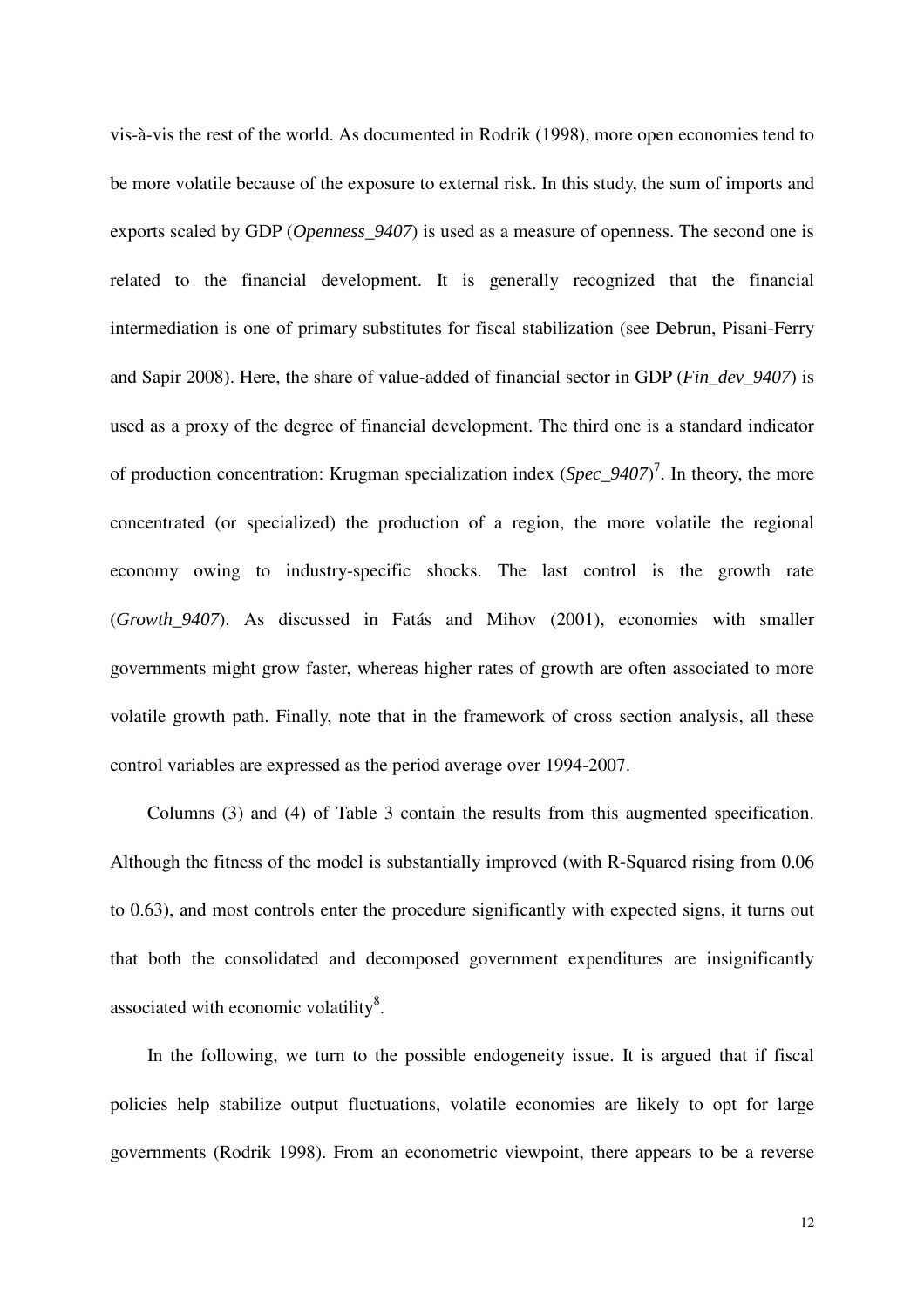causality between independent variable and dependent variable, which might yield biased OLS estimates. To tackle this problem, we focus on the decomposed expenditure model<sup>9</sup> and instrument *Rev\_b\_9407*, *Rev\_e\_9407* and *Transfer\_9407* by the period average of urbanisation rate, dependency ratio, logarithms of real GDP and real GDP per capita (in 1978 price), which are standard determinants of government size and commonly used in that context (see Fatás and Mihov 2001, and Debrun, Pisani-Ferry and Sapir  $2008$ )<sup>10</sup>. As shown in Column (5) of Table 3, while the associated *P*-value of Sargan test suggests that the hypothesis of exogeneity of instruments cannot be rejected at conventional level, the IV estimates of government size are still insignificant.

Next, to accommodate the transitional dynamics of economic growth, we use the standard deviation of aforementioned output gap as an alternative volatility indicator<sup>11</sup>. As shown in columns (6) and (7) of Table 3, our main findings on government size coefficients do not change significantly.

Finally, as Fatás and Mihov (2001) point out, traditional Keynesian view emphasizes merely the smoothing role of fiscal policies on disposable income and private consumption without making clear predictions about the effects on the volatility of aggregate GDP, which contains the government spending. In the light of this contention, the last two columns of Table 3 reproduce OLS regressions with two alternative measures of private output volatility: standard deviation of personal income growth (*sd\_in*), and standard deviation of household consumption growth  $(sd\_{con})^{12}$ . As before, all the three government size variables remain statistically insignificant, with an exception for the estimate of budgetary revenue-to-GDP ratio shown in Column (9), which is significant at 10 % level but with a positive sign,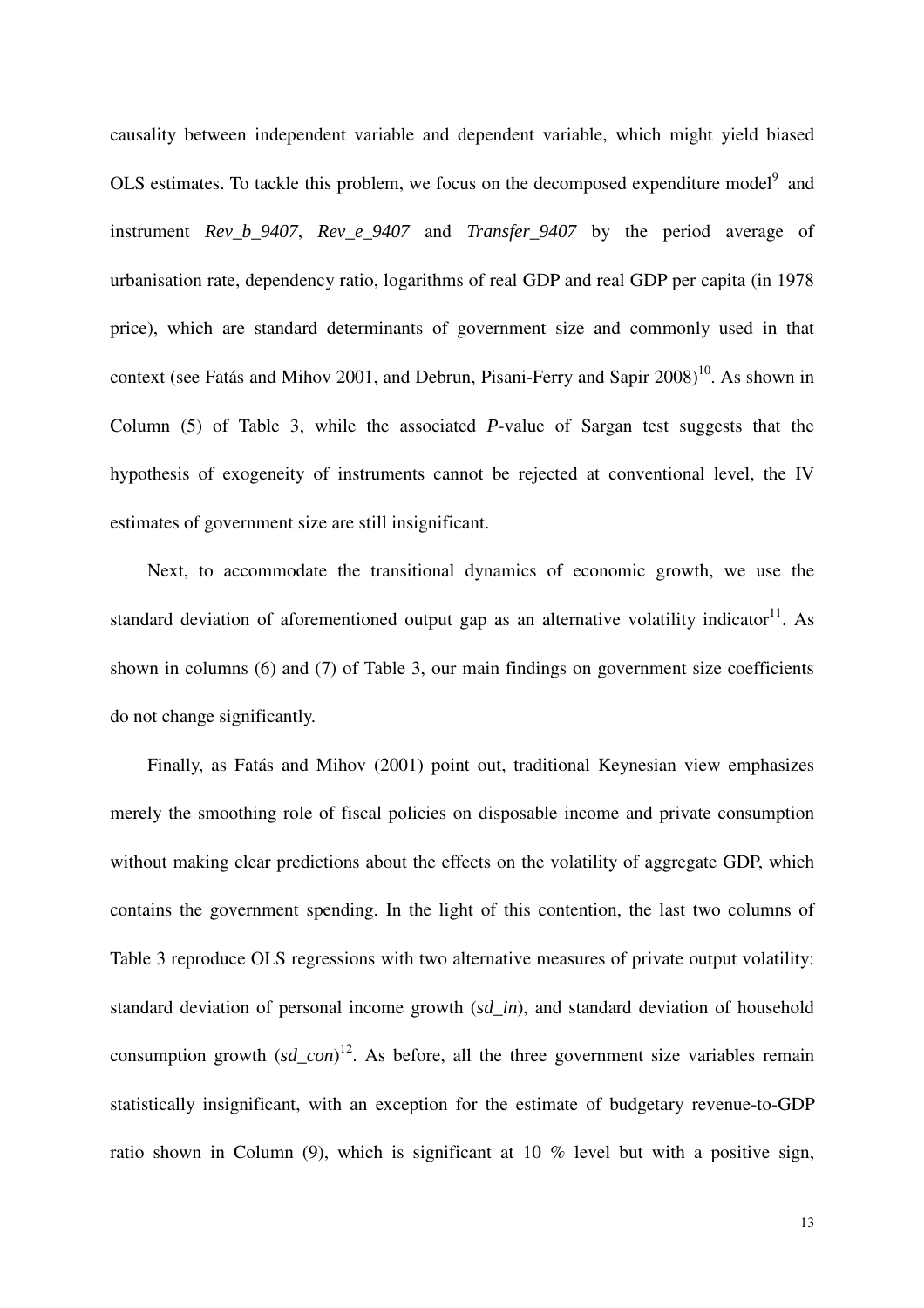indicating that the larger provincial budgetary revenue size, the more volatile the household consumption.

#### **4.2. Panel Analysis**

To check further the robustness of our findings, we next explore the link between government size and business cycles in a panel framework. It is argued that the panel approach allows controlling for the unobserved individual (here, provincial) heterogeneity. At this juncture, it seems noteworthy that at least two significant determinants of output volatility, geography and institutional quality, which are recently documented by Malik and Temple (2009), have not been explicitly observed in this study but, can be viewed as provincial specific characters. From an econometric viewpoint, omitting these provincial heterogeneous factors, the preceding cross section analysis may lead to biased estimates.

We first divide the entire sample into three sub-periods: 1994-1998, 1999-2003 and  $2004$ - $2007<sup>13</sup>$ . Then, as a starting point, the standard deviation of the rate of GDP growth over each sub-period is regressed on the government size measures and a set of controls averaged over each sub-period. Moreover, to deal with nationwide common effect (for example an exchange rate adjustment), two period dummies for years of 1999-2003 and 2004-2007 are included in the analysis.

The regression results are shown in Column 1 of Table 4. According to the Breusch-Pagan (Breusch and Pagan 1980) test which suggests the existence of significant provincial effects, and the Hausman test which suggests the uncorrelation between provincial unobserved effects and other explanatory variables, the random-effects estimator is preferred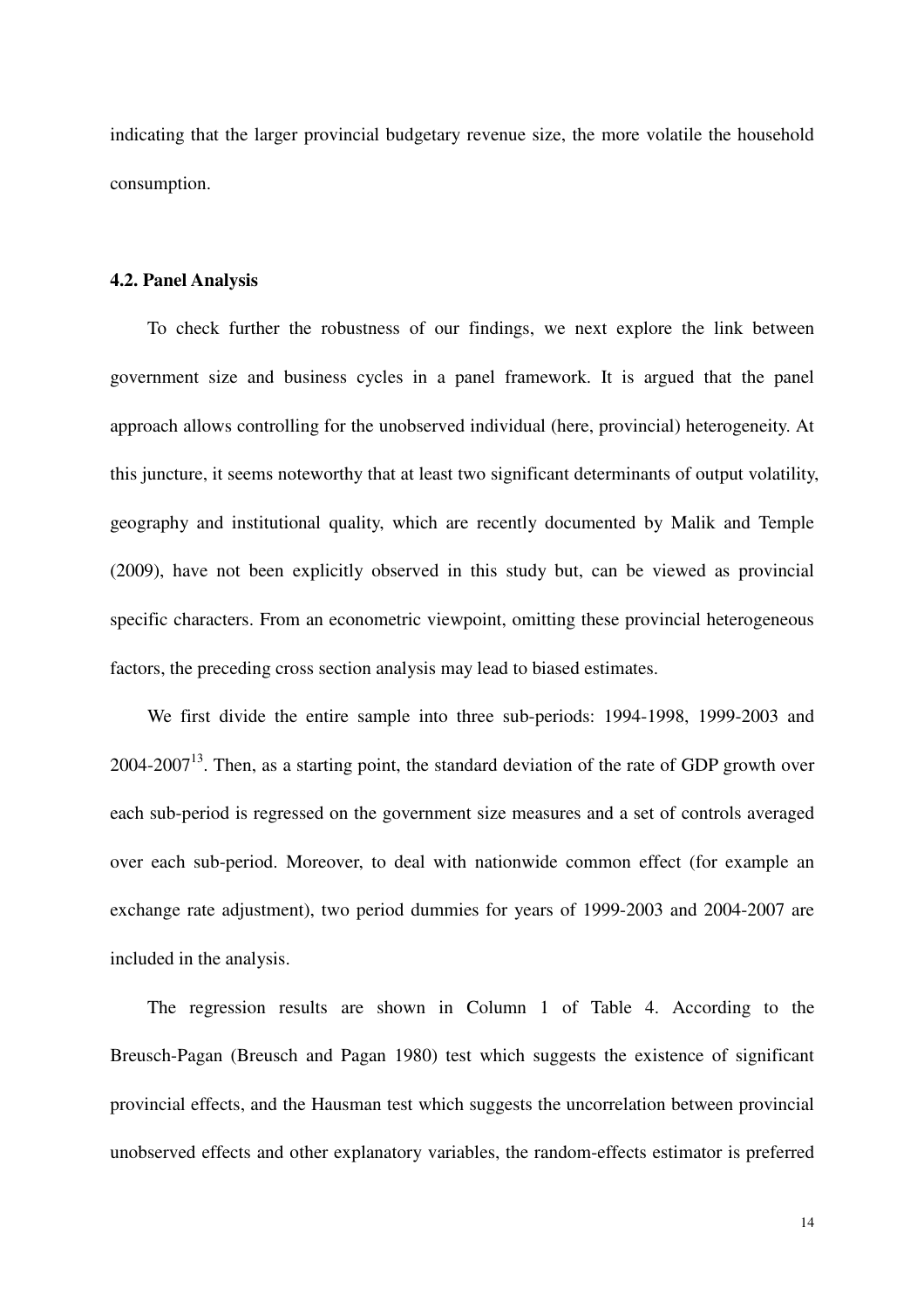to pooled OLS and fixed-effects estimator. Despite the good fit of the model, the government size coefficients are still statistically indifferent from zero.

[Table 4 around here]

To check the sensitivity of these results, we also run the regressions with alternative volatility indicators. As can be seen from columns (2)-(5) of Table 4, relying on estimators chosen out of Breusch-Pagan test and Hausman test, our main findings on insignificance of government size measures remain robust, with an exception of the significant coefficient of extra-budgetary revenue-to-GDP ratio in income volatility model<sup>14</sup>. The associated sign is, however, positive, indicating destabilizing effect of provincial extra-budgetary revenue on private income smoothing.

### **5. Conclusions**

Both theoretical predictions of Keynesian view and a large body of empirical studies on developed countries suggest that business cycle fluctuations can be partially smoothed by counter-cyclical fiscal policies, which work through automatic stabilizers and discretionary actions. Our paper extends this strand of literature by considering the nexus between output fluctuations and government size in the context of Chinese fiscal federalism. Using a sample of 29 Chinese provinces for the period of 1994-2007, we fail to provide consistent evidence for the stabilizing effect of fiscal policies. In particular, we find that under the tax assignment system, neither the central government's fiscal transfers nor the provincial budgetary and extra-budgetary revenues help moderate output volatility. It implies that in sharp contrast with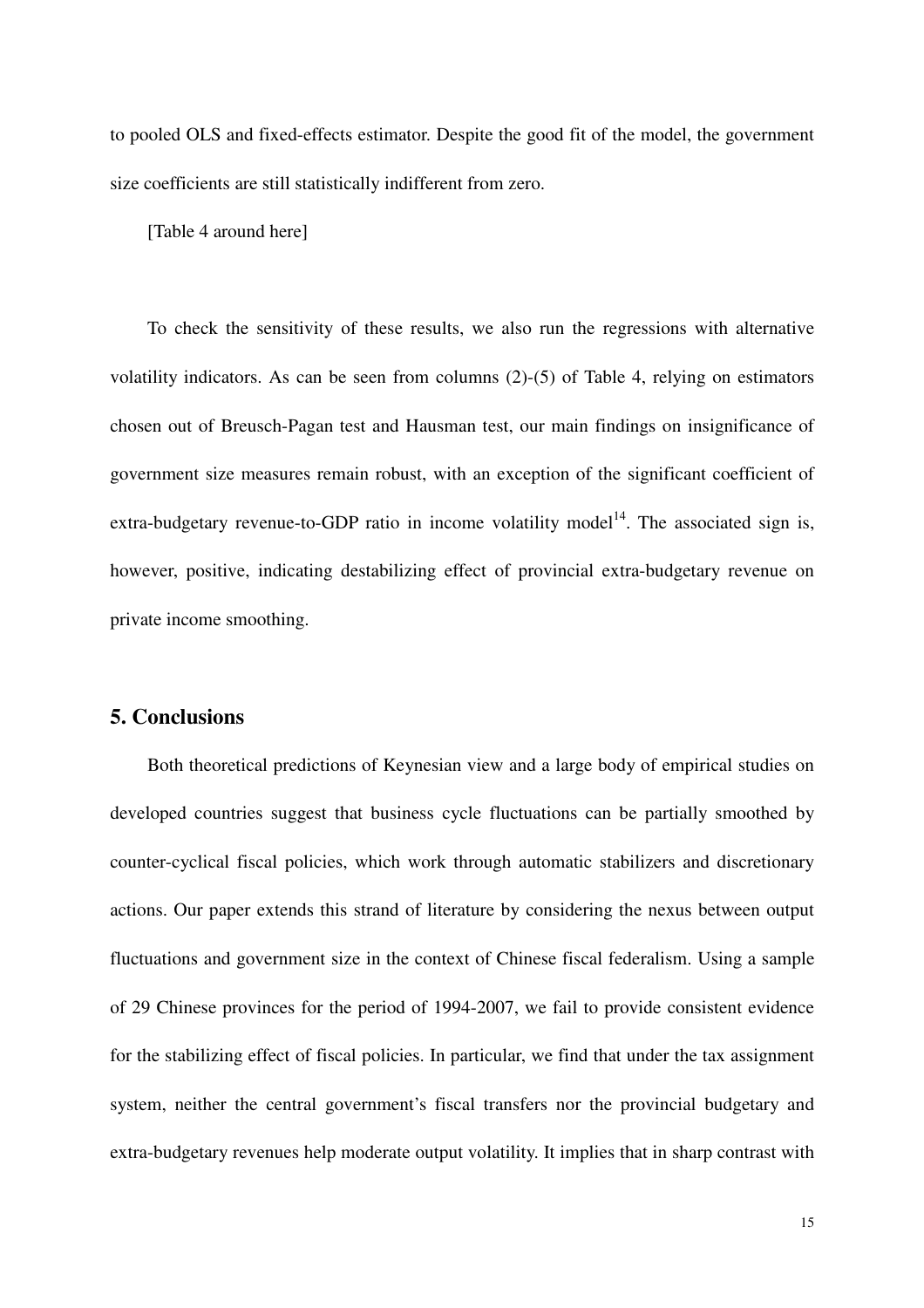the experiences of most developed countries, China's central and provincial authorities have not used public spending as a main policy tool for dampening economic shocks. Such results are shown to be robust across different model specifications, volatility measures and estimation techniques.

Eventually, we ought to note that the behavior of China's government toward fluctuations has substantially changed in the wake of the current economic crisis. At the time of writing (May 2010), it seems that the aggressive programs of economic stimulus adopted by China's central and local governments have achieved good outcomes: China weathered the global recession better than many other countries, and according to preliminary data released by the National Bureau of Statistics of China, the annual growth target for 2009, 8%, has been even overfulfilled to 8.7%. However, one may reasonably speculate that our findings based on the experience of the pre-crisis period are helpful to understand the current situation: the absence of fiscal stabilizing mechanism over the preceding years made the speed and the depth of China's response to the first wave of global financial tsunami unanticipated. Consequently, these unprecedented discretionary actions unleashed immediate and powerful stimulus to the sentiment of investors and consumers. In addition, as points out Naughton (2009a, 2009b), besides Keynesian initiatives, China's successful handling of the crisis is also attributed to the old-fashioned government planning. The latter contains credit plans, industrial policy, even media control and mobilisation through the Communist Party. Arguably, these measures, which are obviously unusual for a mature market economy, might also contribute to the extraordinary stability of China's growth path during the past decades.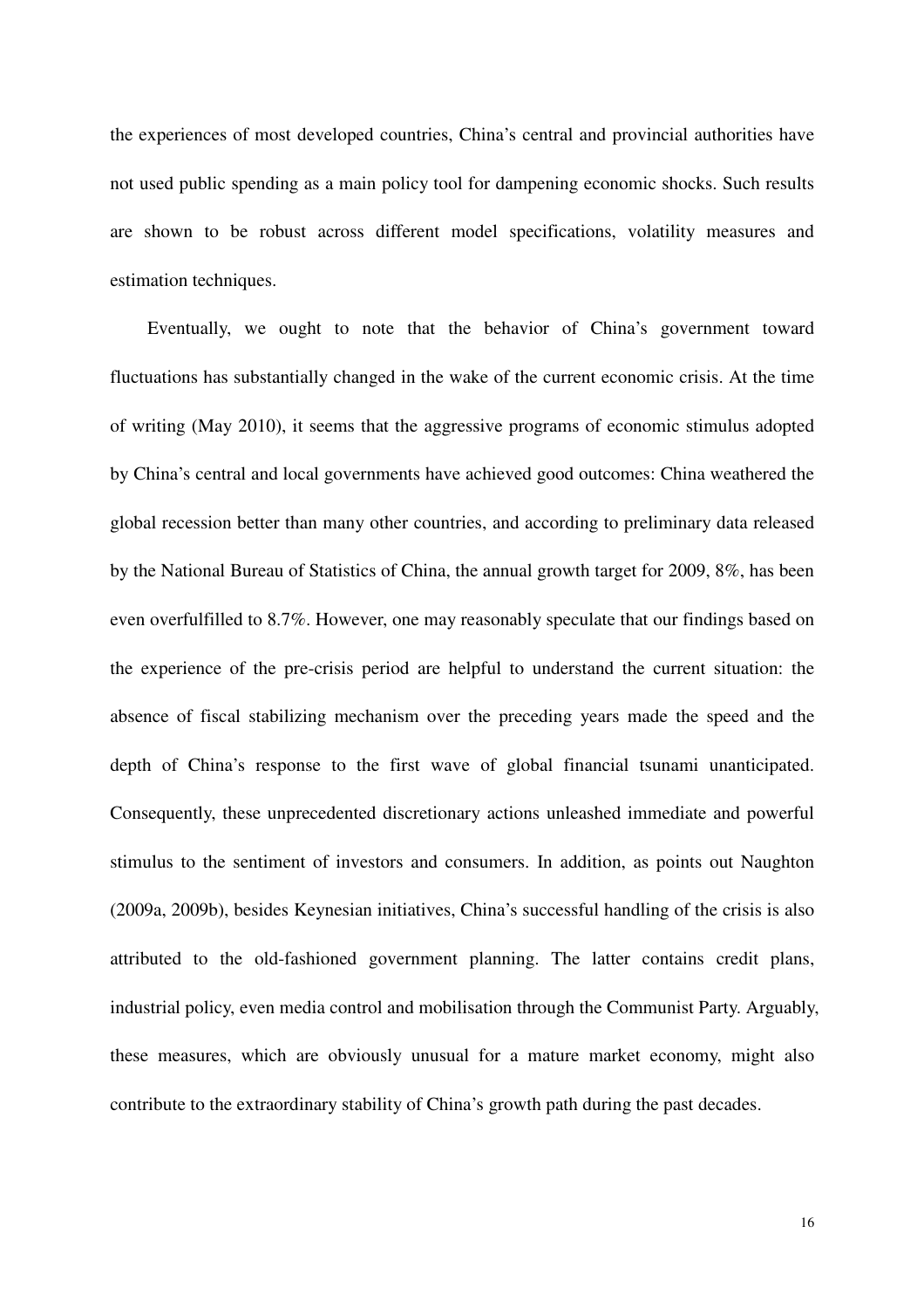#### **Data Appendix**

**Consumer Price Index (CPI).** Data come from *China Statistical Yearbook*, various issues..

**Dependency ratio.** It is defined as the ratio of non-working-age population (aged 0-14) as well as 65 and over) to the working-age population (aged 15- 64). The data come from *China Statistical Yearbook*, various issues.

**GDP, GDP growth rates**, **GDP per capita, value-added of financial sector** and **household consumption.** All data come from *China Statistical Yearbook* (for years of 2005-2007), and *Data of Gross Domestic Product of China: 1952-2004* (for years of 1994-2004). The latter reports the revised data from the First National Economic Census conducted in 2004.

Foreign trade. The variable refers to the value of provincial commodities trade. It is sorted according to the origin and destination of commodities. Data come from *China Statistical Yearbook*, and are originally reported in US dollar. We use the annual average exchange rate to convert the data into RMB.

**Krugman specialization index.** Following Krugman (1991), the degree of dissimilarity of production structure between two economies, say *i* and *j*, can be measured as:

$$
Spec_{ij} = \sum_{k=1}^{K} \left| s_{ik} - s_{jk} \right|,
$$

where  $s_{ik}$  ( $s_{jk}$ ) represents the share of industry k in the economy of region *i* (*j*). By construction, *Spec* takes a minimum value of zero if region *i* has an industrial structure identical to region *j*, and takes a maximum value of 2 if it has no sectors in common with region *j*.

In this paper, the index is calculated to measure the specialization of provincial GDP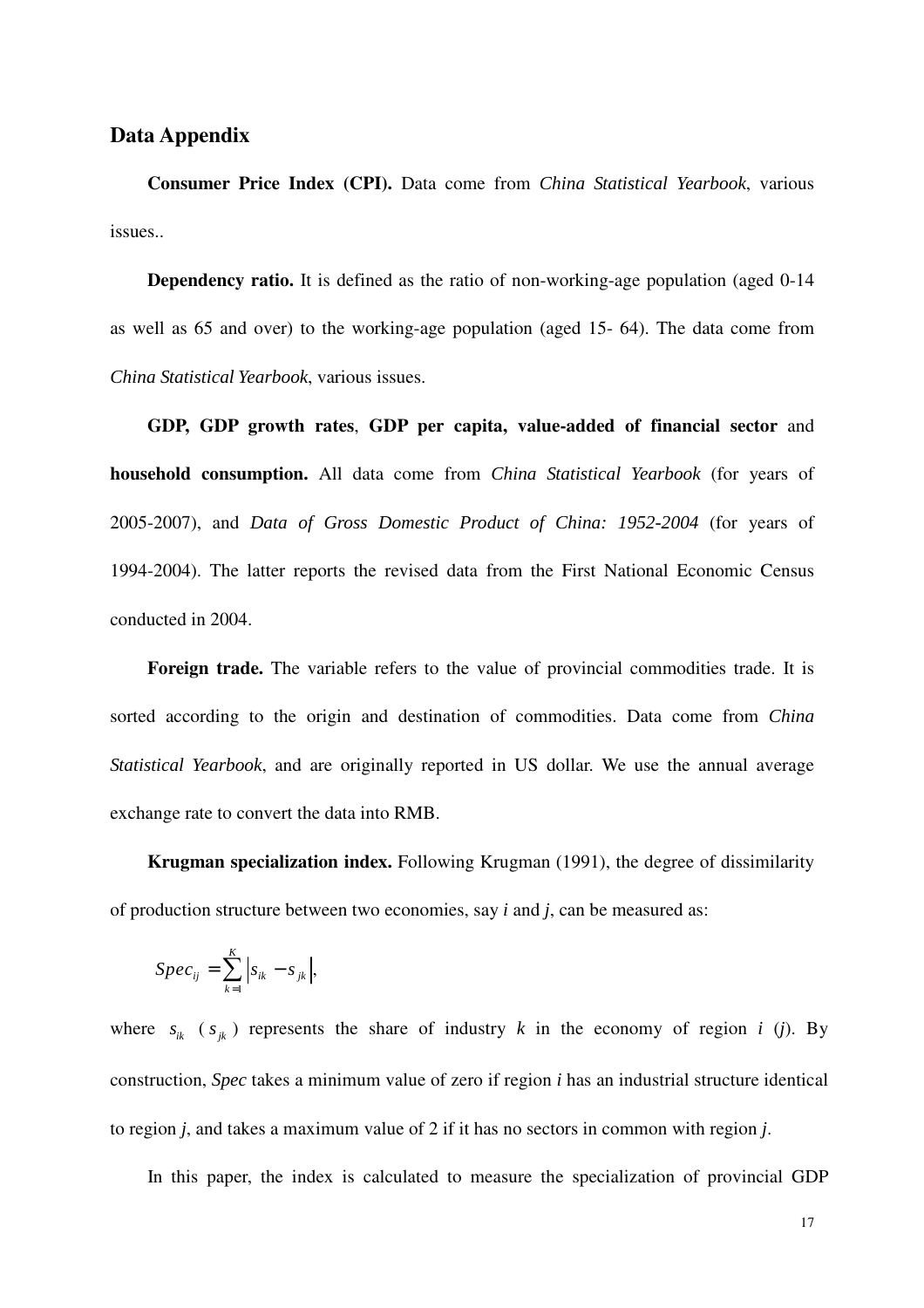relative to national GDP. For the years of 1994-2004, the GDP is classified into eight one-digit industries: 'Primary', 'Industry', 'Construction', 'Transport, Storage and Post, Telecommunications', 'Wholesale, Retail trade, and Catering services', 'Finance and Insurance', 'Real estate' and 'Others'. For the years of 2005-2007, the GDP is classified into nine one-digit industries: 'Primary', 'Industry', 'Construction', 'Transport, Storage and Post', 'Wholesale and Retail trades', 'Hotels and Catering services', 'Financial intermediation', 'Real estate' and 'Others'. The source of China's GDP data has been explained previously.

**Output gap**. The variable refers to the cyclical component of the logarithm of actual GDP (constant 1978 yuan) around its trend obtained with the Hodrick-Prescott filter and a smoothing parameter (lambda) equal to 100.

**Personal income.** The variable is composed of two parts: 'disposable income of urban households' and 'net income of rural households'. According to *China Statistical Yearbook*, the former is obtained as:

disposable income = total household income - income tax - personal contribution to social security - subsidy for keeping diaries for a sampled household.

The latter is obtained as:

net income = total income - taxes and fees paid - household operation expenses - taxes and fees depreciation of fixed assets for production - gifts to nonrural relatives.

**Provincial budgetary revenue, extra-budgetary revenue** and **net transfers from center.** All data come from *Finance Yearbook of China*, various issues. In particular, the net transfers from center is calculated as 'transfers from center' less 'local remittances to center'. Because the data on fiscal transfers in 1994 are missing, we follow Wang and Hu (2001) and take a broader measure of net transfers, which are supposed to equal the difference between the provincial budgetary expenditure and provincial budgetary revenue.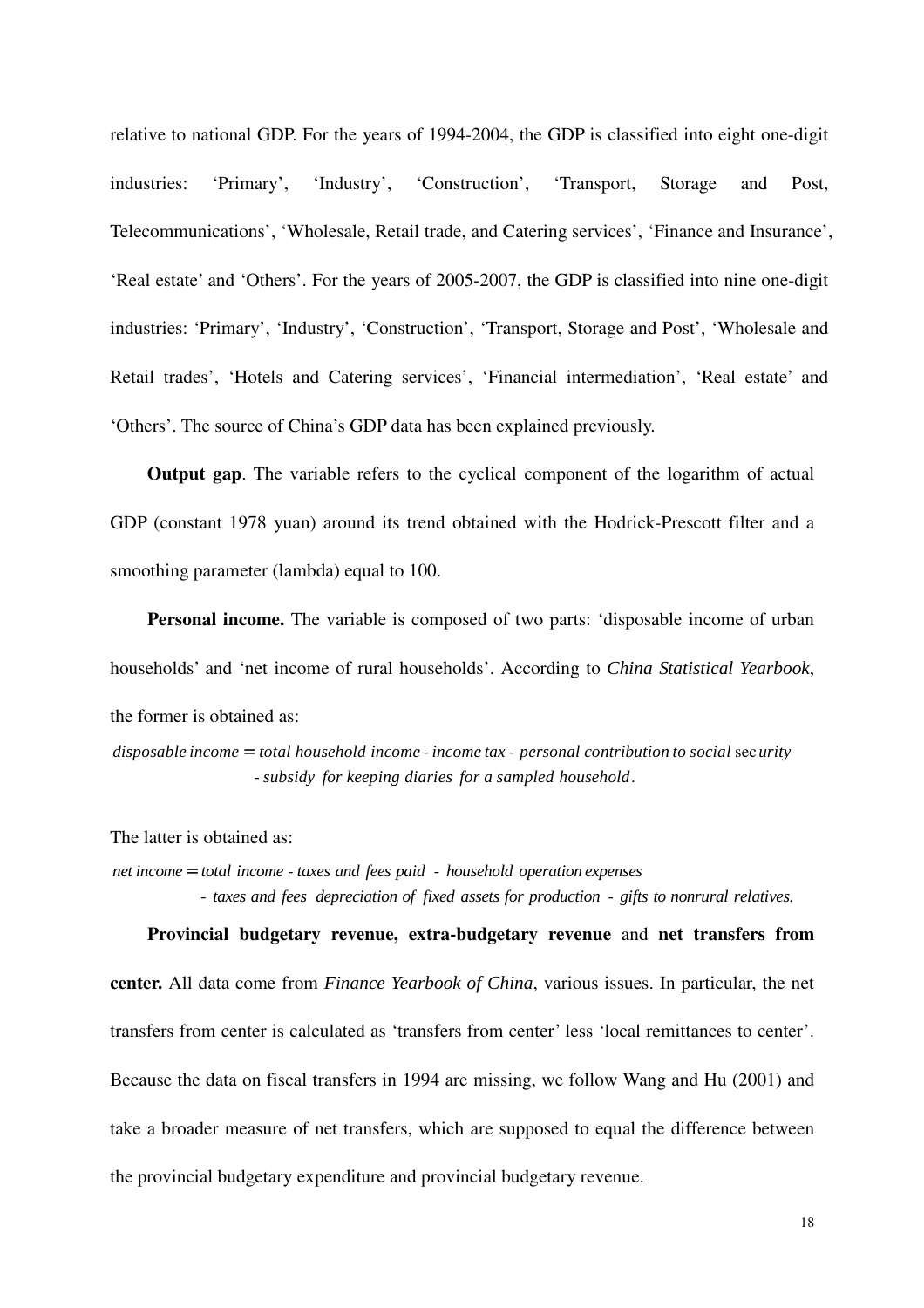**Urbanization rate.** It's defined as the ratio of urban population to the total population. The data come from *China Statistical Yearbook*, various issues.

## **Notes**

 $\overline{1}$ 

- \* I am grateful to the participants of 2009 CERDI international conference on Chinese economy for their useful comments. I would also like to thank Kiril Tochkov for providing the data on central fiscal transfers.
- 1 As stressed Ma and Norregaard (1998), along with extra-budgetary funds, off-budgetary funds are another major source of local public finance in China. They are particularly collected by township and village governments without the authorization from higher levels of government. However, no official figures on off-budgetary funds are available.
- $2$  The declining volatility of China's output is also reported by Laurenceson and Dobson (2008), which rely on quarterly GDP data and different de-trending procedures.
- <sup>3</sup> Chongqing and Tibet are excluded from the sample due to lack of data. Readers are referred to Data appendix for further information on the dataset.
- $4$  As argued in Fatás and Mihov (2001), the use of logarithm is justified on grounds of having non-linear relationship between government size and output volatility. However, we have not found significant difference in empirical results by using level data.
- 5 As usual, all the regressions in this paper include a constant term, which is not reported in the tables.
- $6\,$  For instance, using a sample of Chinese provinces over 1980 to 1992, Zhang and Zou (1998) show that the economic growth rates are positively correlated with central government development spending, but negatively correlated with provincial counterparts.
- <sup>7</sup> By construction, the Krugman specialization index varying between 0 and 2 is positively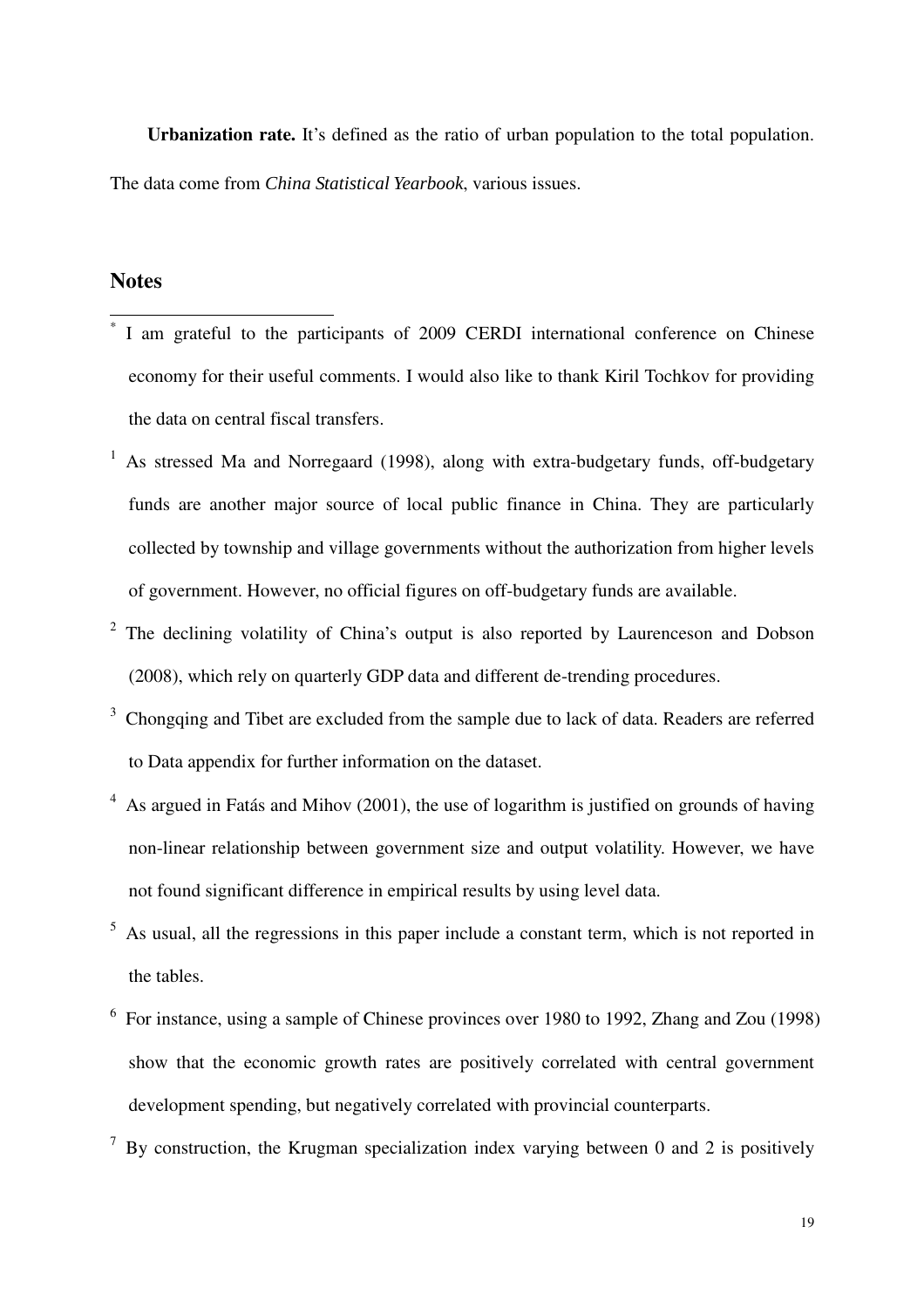correlated with the degree of production concentration. See Data appendix for the calculation formula.

 $\ddot{ }$ 

- <sup>8</sup> Only the openness coefficient turns to be insignificant, but similar results are reported by many authors, such as Fatás and Mihov (2001), Andrés, Doménech and Fatás (2008), and Debrun, Pisani-Ferry and Sapir (2008).
- 9 As the space is limited, we have not shown the regression outcomes for the consolidated expenditure model, but the main results from various specifications are not significantly different from those for the decomposed expenditure model.
- $10$  The fitness of the first stage of IV regression is rather high for the budgetary revenue and central transfers. The R-squared are 0.72 and 0.90 respectively. But the one for extra-budgetary revenue is relatively low, with R-squared equaling 0.24.
- $11$  To have a sufficiently long time span, the output gap is first obtained from the data of the entire period of 1978-2007, and then we calculate the standard deviation for the years of 1994-2007.
- <sup>12</sup> The growth rates of personal income and household consumption are deflated by Consumer Price Index.
- <sup>13</sup> Alternatively, we have also divided the sample into two sub-periods: 1994-2000 and 2001-2007. The main findings on the insignificance of government size measures remain however unchanged.
- <sup>14</sup> As shown in columns (3) and (4) of Table 4, because of the insignificance of random effects suggested by Breusch-Pagan test, the pooled OLS seems to be a preferred estimator for the income volatility model.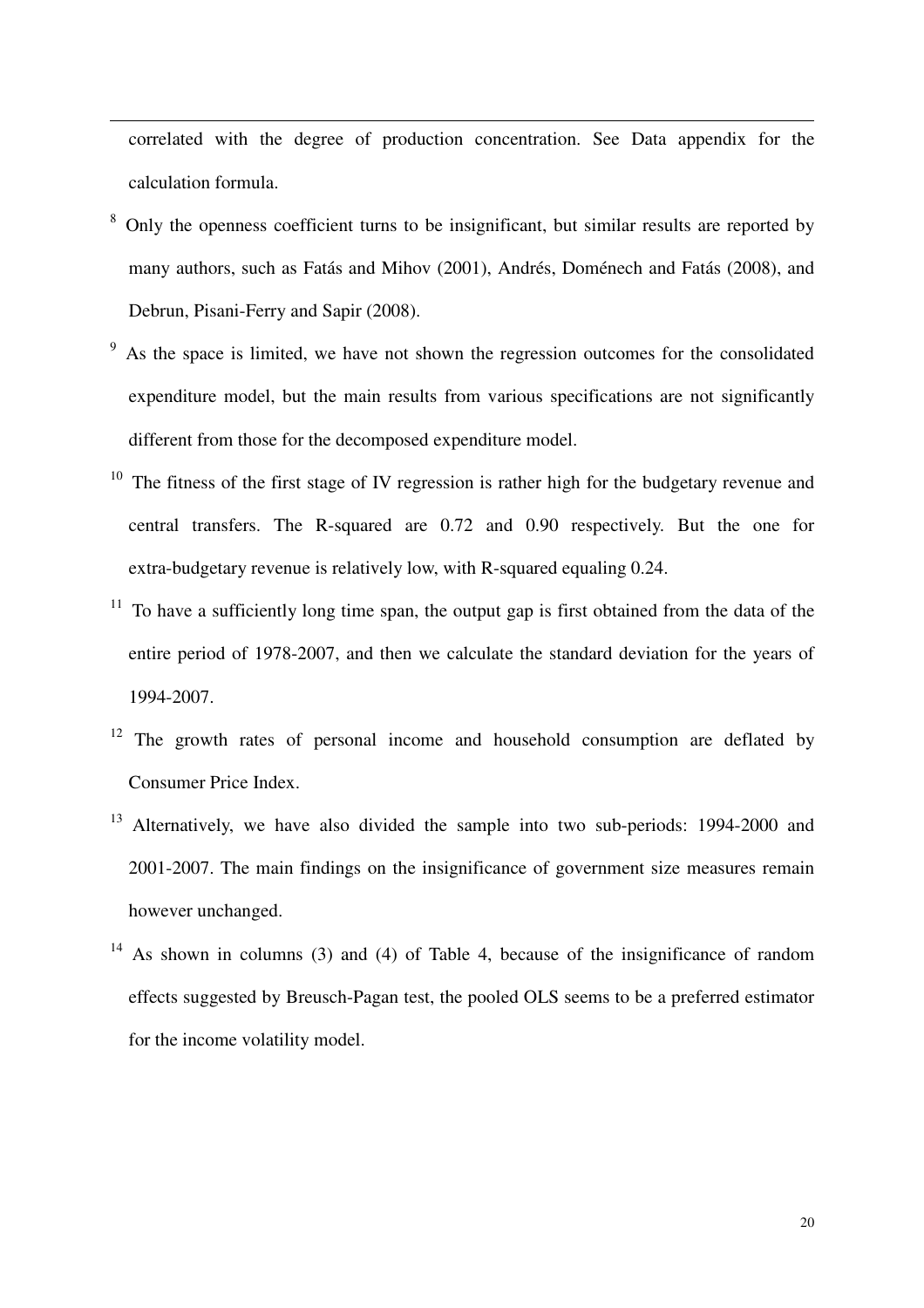#### **References**

- Andrés, Javier, Rafael Doménech, and Antonio Fatás. 2008. The stabilizing role of government size. *Journal of Economic Dynamics and Control* 32(2): 571-593.
- Brandt, Loren, and Xiaodong Zhu. 2000. Redistribution in a decentralized economy: Growth and inflation in China under reform. *Journal of Political Economy* 108 (2): 422-439.
- Breusch, Trevor, and Adrian Pagan. 1980. The LM test and its applications to model specification in econometrics. *Review of Economic Studies* 47(1): 239-254.
- Debrun, Xavier, Jean Pisani-Ferry, and André Sapir. 2008. Government size and output volatility: Should we forsake automatic stabilization? *Economic Papers* 316 (April):1-70.
- Fatás, Antonio and Ilian Mihov. 2001. Government size and automatic stabilizers: International and intranational evidence. *Journal of International Economics* 55(1): 3-28.
- Galí, Jordi. 1994. Government size and macroeconomic stability. *European Economic Review* 38(1): 117-132.
- Gong, G.ang and Justin Yifu Lin. 2008. Deflationary expansion: An overshooting perspective to the recent business cycle in China. *China Economic Review* 19(1): 1-17.
- Imai, Hiroyuki. 1996. Explaining China's business cycles. *The Developing Economics* 34(2):154-185.

Krugman, Paul. 1991. *Geography and trade*. Cambridge, MA: MIT Press.

Laurenceson, James, and Corrine Dobson. 2008. China's business cycles since 1979: A chronology and comparative analysis. *East-Asia Economic Research Group Discussion Paper*, No.17. School of Economics, University of Queensland, Brisbane.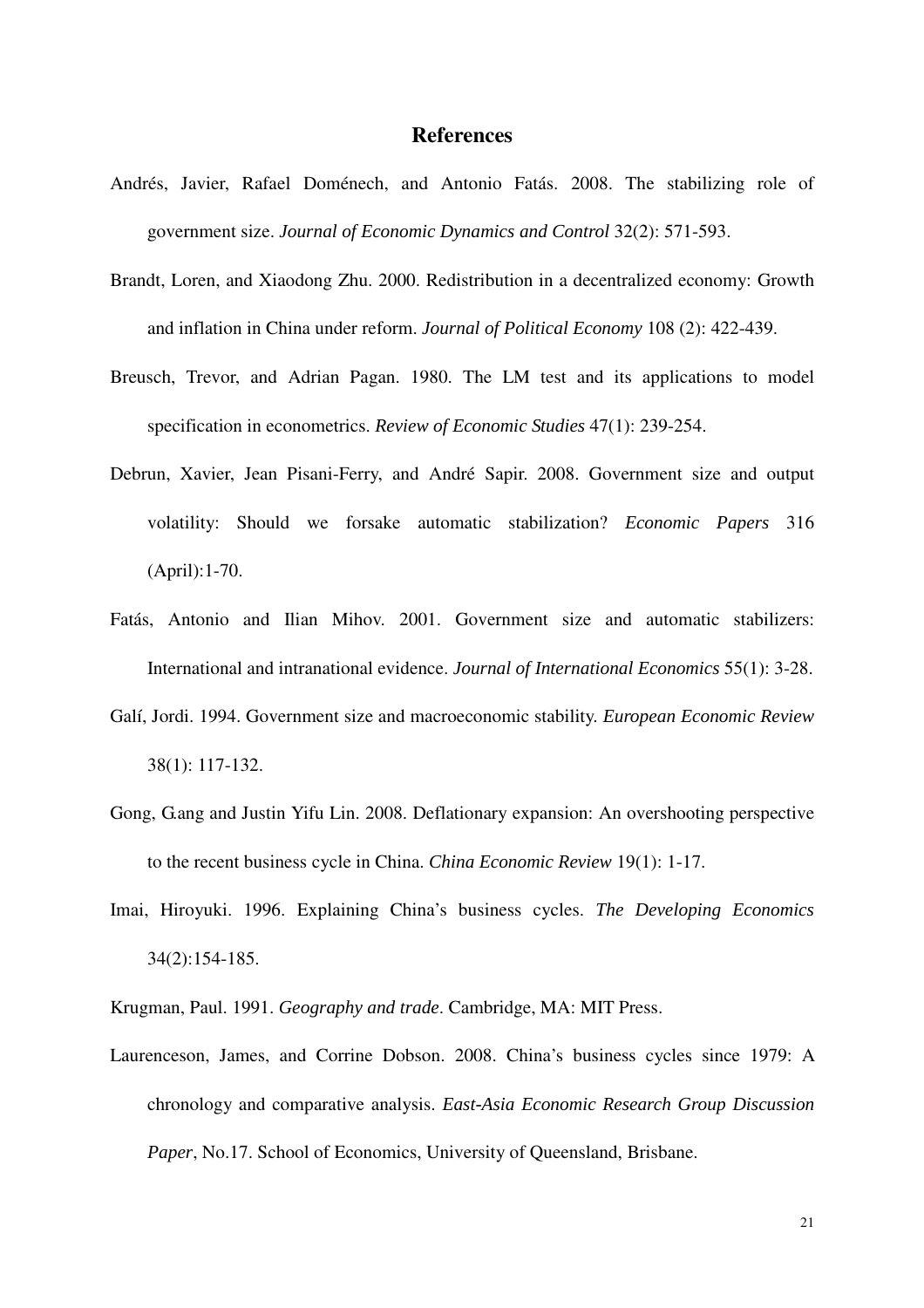Lin, Justin Yifu, Fang Cai, and Zhou Li. 2003. *The Chinese miracle, development strategy and economic reform*. Hong Kong: The Chinese University Press.

Ma, Jun and John Norregaard. 1998. China's fiscal decentralization. Unpublished manuscript.

- Malik, Adeel, and Jonathan R.W. Temple. 2009. The geography of output volatility. *Journal of Development Economics* 90(2): 163-178.
- Naughton, Barry. 2009a. Understanding the Chinese stimulus package. *China Leadership Monitor* 28: 1-12.
- Naughton, Barry. 2009b. China's emergence from economic crisis. *China Leadership Monitor*  29: 1-10.

Oppers, S. Erik. 1997. Macroeconomic cycles in China. *IMF Working Paper*, WP/97/135.

- Qian, Yingyi. 2000. The process of China's market transition (1978-98): The evolutionary, historical, and comparative perspectives. *Journal of Institutional and Theoretical Economics* 156(1): 151-180.
- Qian, Yingyi, and Barry R. Weingast. 1996. China's transition to markets: Market -preserving federalism, Chinese style. *Journal of Policy Reform* 1: 149-185.
- Rodrik, Dani. 1998. Why do more open economies have bigger governments? *Journal of Political Economy* 106(5): 997-1032.
- van den Noord, Paul. 2000. The size and role of automatic fiscal stabilizers in the 1990s and beyond. *OECD Economic Department Working Papers*, No.230, OECD Publishing.
- Wang, Shaoguang, and Angang, Hu. 2001. *The Chinese economy in crisis: State capacity and tax reform*. M. E. Sharpe.
- Wei, Yehua Dennis. 2000. *Regional development in China: States, globalization, and*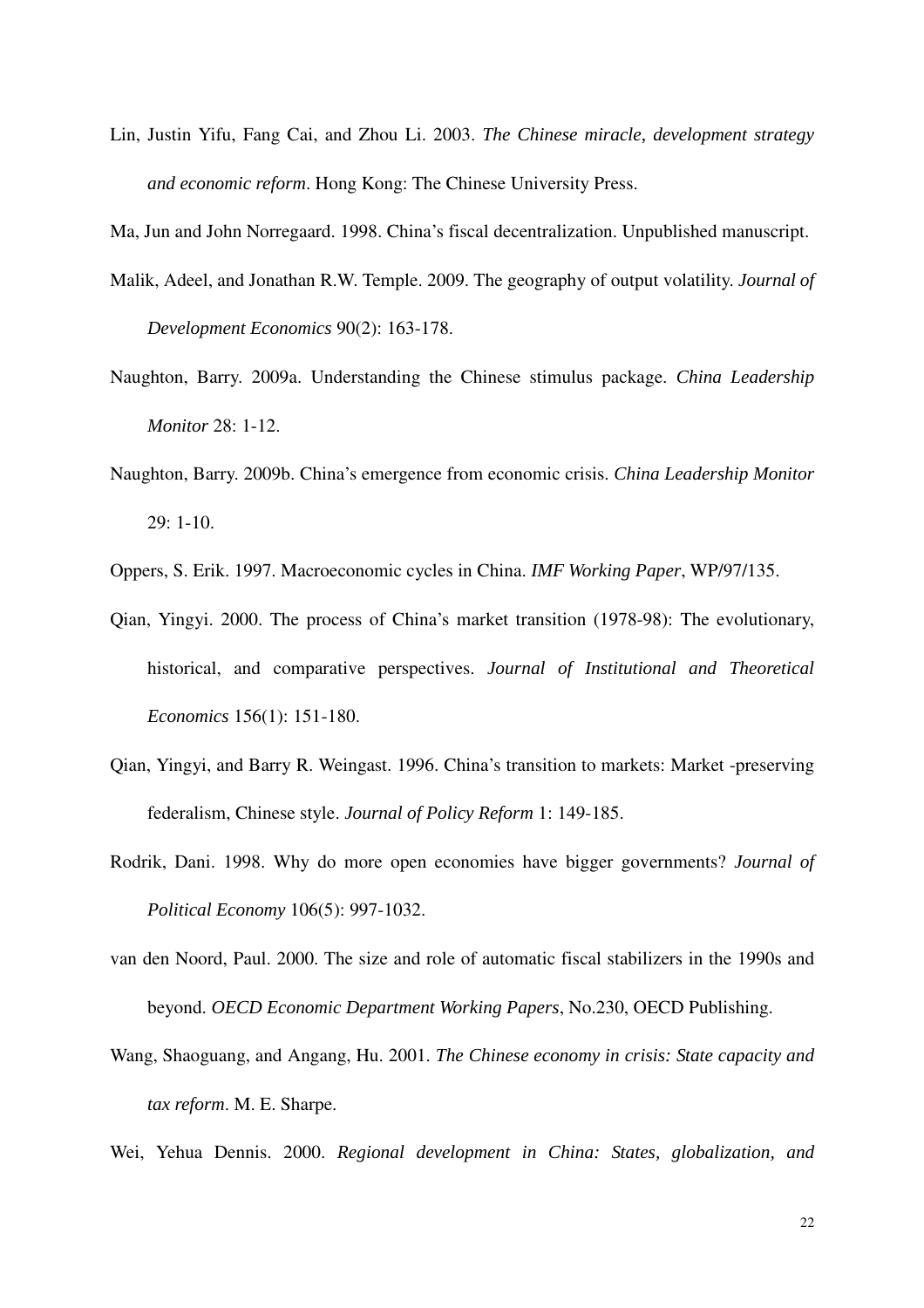*inequality*. Routledge.

- Yang, Dali. 2004. Economic transformation and state rebuilding in China. In *Holding China together: Diversity and national integration in the post-Deng era*, edited by Barry Naughton and Dali Yang, 120-145. Cambridge University Press.
- Zhang, Leyin. 1999. Chinese central-provincial fiscal relationships, budgetary decline and the impact of the 1994 fiscal reform: An evaluation. *China Quarterly* 157(March):115-141.
- Zhang, Yan, and Liutang, Gong. 2005.The *Fenshuizhi* reform, fiscal decentralization, and economic growth in China. *Jingjixue Jikan* (*China Economic Quarterly*) 5(1): 75-108.
- Zhang, Yin, and Guanghua, Wan. 2005. China's business cycles: Perspectives from an AD-AS model. *Asian Economic Journal* 19(4): 445-469.
- Zhang, Tao, and Hengfu Zou. 1998. Fiscal decentralization, public spending, and economic growth in China. *Journal of Public Economics* 67(2): 221-240.

#### **Bio**

**Cheng Li** is an assistant researcher at the Institute of Economics of the Chinese Academy of Social Sciences. He received his doctorate in economics from University of Paris-Est, Créteil. His research interests are in macroeconomics and regional economics.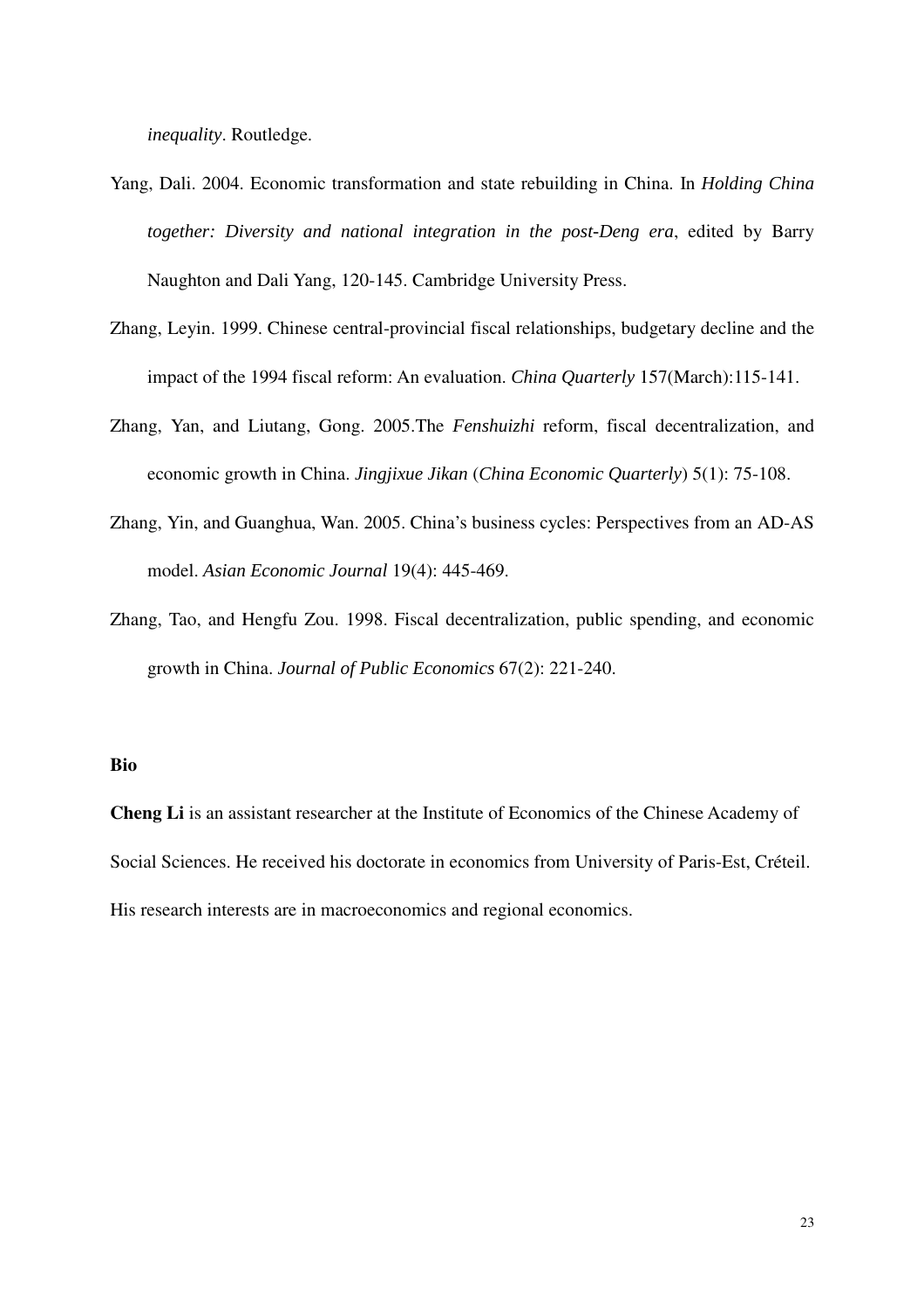| <b>Provinces</b> | $g(\%)$         | $g(\%)$       | $g(\%)$         | $\sigma$ of g   | $\sigma$ of g | $\sigma$ of g   | <b>Coefficient of</b> | <b>Coefficient of</b> | <b>Coefficient of</b> |
|------------------|-----------------|---------------|-----------------|-----------------|---------------|-----------------|-----------------------|-----------------------|-----------------------|
|                  |                 |               |                 |                 |               |                 | variation             | variation             | variation             |
|                  | $(1978 - 2007)$ | $(1978-1993)$ | $(1994 - 2007)$ | $(1978 - 2007)$ | $(1978-1993)$ | $(1994 - 2007)$ | $(1978 - 2007)$       | $(1978-1993)$         | $(1994 - 2007)$       |
| Beijing          | 10.58           | 9.64          | 11.66           | 3.47            | 4.35          | 1.45            | 0.33                  | 0.45                  | 0.12                  |
| Tianjin          | 10.99           | 9.01          | 13.24           | 4.47            | 5.05          | 2.01            | 0.41                  | 0.56                  | 0.15                  |
| Hebei            | 10.93           | 10.09         | 11.89           | 3.8             | 4.72          | 1.94            | 0.35                  | 0.47                  | 0.16                  |
| Shanxi           | 10.44           | 9.33          | 11.71           | 4.62            | 5.78          | 2.15            | 0.44                  | 0.62                  | 0.18                  |
| Neimeng          | 11.93           | 9.81          | 14.36           | 5.08            | 4.49          | 4.6             | 0.43                  | 0.46                  | 0.32                  |
| Liaoning         | 9.61            | 8.94          | 10.38           | 4.15            | 5.19          | 2.23            | 0.43                  | 0.58                  | 0.21                  |
| Jilin            | 10.2            | 9.57          | 10.91           | 4.67            | 5.92          | 2.37            | 0.46                  | 0.62                  | 0.22                  |
| Heilongjiang     | 8.43            | 7.13          | 9.92            | 2.45            | 2.4           | 1.46            | 0.29                  | 0.34                  | 0.15                  |
| Shanghai         | 10.49           | 8.92          | 12.29           | 3.53            | 4.01          | 1.52            | 0.34                  | 0.45                  | 0.12                  |
| Jiangsu          | 13.15           | 13.25         | 13.03           | 5.02            | 6.59          | 2.08            | 0.38                  | 0.50                  | 0.16                  |
| Zhejiang         | 13.62           | 13.94         | 13.26           | 5.08            | 6.47          | 2.7             | 0.37                  | 0.46                  | 0.20                  |
| Anhui            | 10.22           | 9.26          | 11.31           | 5.16            | 6.6           | 2.23            | 0.50                  | 0.71                  | 0.20                  |
| Fujian           | 13.01           | 13.39         | 12.57           | 4.49            | 5.46          | 2.96            | 0.35                  | 0.41                  | 0.24                  |
| Jiangxi          | 10.19           | 9.98          | 10.44           | 3.36            | 4.03          | 2.35            | 0.33                  | 0.40                  | 0.23                  |
| Shandong         | 12.06           | 11.41         | 12.81           | 3.75            | 4.65          | 2.12            | 0.31                  | 0.41                  | 0.17                  |
| Henan            | 11.17           | 10.6          | 11.81           | 4.23            | 5.24          | 2.47            | 0.38                  | 0.49                  | 0.21                  |
| Hubei            | 10.53           | 10.11         | 11.01           | 3.81            | 4.79          | 2.12            | 0.36                  | 0.47                  | 0.19                  |
| Hunan            | 9.65            | 8.88          | 10.54           | 2.78            | 3.27          | 1.72            | 0.29                  | 0.37                  | 0.16                  |
| Guangdong        | 13.45           | 13.61         | 13.27           | 4.61            | 5.83          | 2.56            | 0.34                  | 0.43                  | 0.19                  |
| Guangxi          | 9.95            | 9.19          | 10.83           | 3.88            | 4.61          | 2.54            | 0.39                  | 0.50                  | 0.23                  |
| Hainan           | 10.99           | 12.47         | 9.29            | 7.34            | 9.46          | 2.78            | 0.67                  | 0.76                  | 0.30                  |
| Sichuan          | 9.98            | 9.25          | 10.81           | 2.8             | 3.21          | 1.94            | 0.28                  | 0.35                  | 0.18                  |
| Guizhou          | 9.97            | 10.2          | 9.7             | 4.09            | 5.37          | 1.67            | 0.41                  | 0.53                  | 0.17                  |
| Yunnan           | 10.17           | 10.51         | 9.78            | 3.7             | 4.72          | 1.9             | 0.36                  | 0.45                  | 0.19                  |
| Shaanxi          | 10.49           | 9.77          | 11.32           | 3.78            | 4.87          | 1.47            | 0.36                  | 0.50                  | 0.13                  |
| Gansu            | 9.68            | 8.89          | 10.59           | 4.25            | 5.62          | 1.05            | 0.44                  | 0.63                  | 0.10                  |
| Qinghai          | 8.73            | 7.33          | 10.33           | 5.09            | 6.43          | 1.83            | 0.58                  | 0.88                  | 0.18                  |
| Ningxia          | 9.53            | 8.83          | 10.33           | 3.28            | 4.11          | 1.6             | 0.34                  | 0.47                  | 0.15                  |
| Xinjiang         | 10.36           | 11.11         | 9.51            | $2.5\,$         | 2.77          | 1.83            | 0.24                  | 0.25                  | 0.19                  |
| China            | 9.88            | 9.87          | 9.90            | 2.73            | 3.44          | 1.55            | 0.28                  | 0.35                  | 0.16                  |

Data source: *China Statistical Yearbook*, various issues

Notes: a. g: average annual growth rate of GDP, in constant price.

b. σ: standard deviation.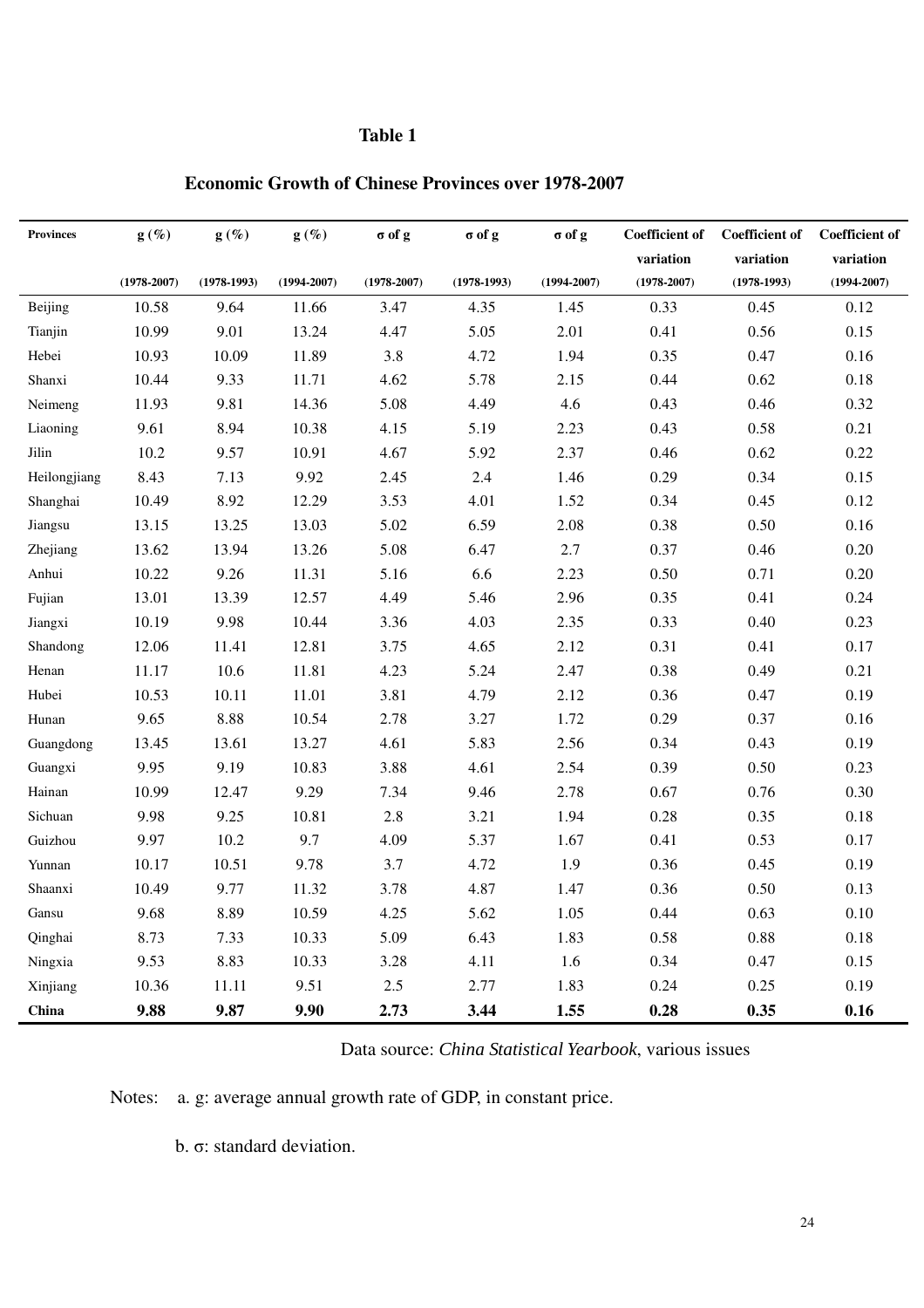|                    | Average annual growth rate | <b>Standard</b> | <b>Coefficient of</b> |
|--------------------|----------------------------|-----------------|-----------------------|
|                    | of real GDP over 1978-2007 | deviation       | variation             |
|                    | $(\%)$                     |                 |                       |
| -Brazil            | 2.81                       | 3.33            | 1.19                  |
| -Canada            | 2.87                       | 1.95            | 0.68                  |
| -China             | 9.88                       | 2.73            | 0.28                  |
| -France            | 2.19                       | 1.16            | 0.53                  |
| -Germany           | 2.04                       | 1.48            | 0.72                  |
| -India             | 5.71                       | 2.88            | 0.50                  |
| -Italy             | 2.01                       | 1.40            | 0.70                  |
| -Japan             | 2.56                       | 1.92            | 0.75                  |
| -Russia            | 0.40                       | 7.42            | 18.64                 |
| -United Kingdom    | 2.44                       | 1.67            | 0.69                  |
| -United States     | 3.03                       | 1.77            | 0.59                  |
|                    |                            |                 |                       |
| -Low/middle income | 4.18                       | 1.75            | 0.42                  |
| (including China)  |                            |                 |                       |
| -Low/middle income | 3.32                       | 1.69            | 0.51                  |
| (excluding China)  |                            |                 |                       |
| -OECD              | 2.71                       | 1.11            | 0.41                  |
| -World             | 3.05                       | 1.06            | 0.35                  |

## **International Comparison on Variability of Growth Rate of Real GDP**

Data source: World Development Indicators 2007, World Bank

Notes: a. For Russia: data available over 1990-2007.

b. According to World Bank, low/middle income economies amount to all developing economies.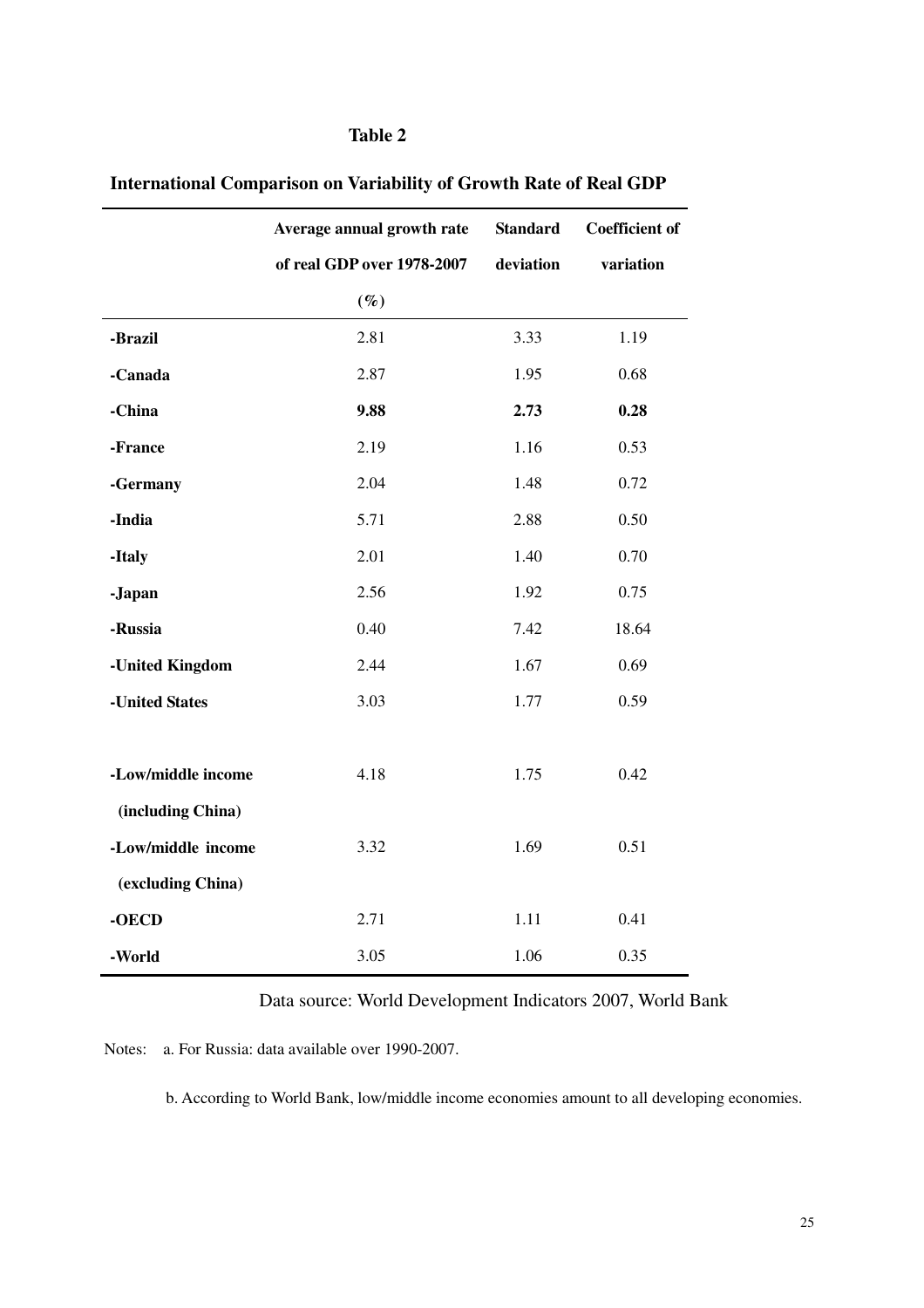|                          | (1)         | (2)        | (3)            | (4)            | (5)            | (6)            | (7)         | (8)        | (9)         |
|--------------------------|-------------|------------|----------------|----------------|----------------|----------------|-------------|------------|-------------|
| <b>Estimation method</b> | <b>OLS</b>  | <b>OLS</b> | <b>OLS</b>     | <b>OLS</b>     | IV             | <b>OLS</b>     | IV          | <b>OLS</b> | <b>OLS</b>  |
| Dependent variable       | sd growth   | sd_growth  | sd growth      | sd growth      | sd_growth      | sd_gap         | sd_gap      | sd_in      | sd_con      |
| Exp_9407                 | $-0.0063$   |            | 0.0070         |                |                |                | ä,          |            |             |
|                          | $(0.0030)*$ |            | (0.0046)       |                |                |                |             |            |             |
| Rev_b_9407               |             | $-0.0065$  |                | 0.0048         | 0.0112         | $-0.0024$      | $-0.0336$   | $-0.0035$  | 0.0505      |
|                          |             | (0.0038)   |                | (0.0073)       | (0.0373)       | (0.0130)       | (0.0575)    | (0.0291)   | $(0.0291)*$ |
| Rev_e_9407               |             | $-0.0026$  | $\blacksquare$ | 0.0018         | 0.0005         | 0.0022         | 0.0214      | 0.0141     | 0.0090      |
|                          |             | (0.0092)   |                | (0.0043)       | (0.0108)       | (0.0076)       | (0.0190)    | (0.0156)   | (0.0178)    |
| Transfer_9407            |             | $-0.0015$  |                | 0.0025         | 0.0029         | $-0.0023$      | 0.0023      | $-0.0063$  | 0.0021      |
|                          |             | (0.0018)   |                | (0.0021)       | (0.0040)       | (0.0029)       | (0.0056)    | (0.0063)   | (0.0054)    |
| Openness 9407            |             |            | $-0.0028$      | $-0.0031$      | $-0.0048$      | 0.0051         | 0.0199      | $-0.0079$  | $-0.0279$   |
|                          |             |            | (0.0027)       | (0.0039)       | (0.0160)       | (0.0070)       | (0.0248)    | (0.0185)   | (0.0205)    |
| Fin_dev_9407             |             |            | $-0.1828$      | $-0.1787$      | $-0.2037$      | $-0.3515$      | $-0.2495$   | $-0.0245$  | $-0.0285$   |
|                          |             |            | $(0.0329)$ *** | $(0.0426)$ *** | (0.1343)       | $(0.0811)$ *** | (0.1947)    | (0.1347)   | (0.1366)    |
| Spec_9407                |             |            | 0.0256         | 0.0242         | 0.0210         | 0.0487         | 0.0663      | $-0.0196$  | $-0.0445$   |
|                          |             |            | $(0.0086)$ *** | $(0.0100)$ **  | (0.0182)       | $(0.0196)$ *** | $(0.0385)*$ | (0.0314)   | (0.0306)    |
| Growth 9407              |             |            | 0.4522         | 0.4645         | 0.5015         | 0.3273         | 0.3161      | 0.1525     | 0.3766      |
|                          |             |            | $(0.1253)$ *** | $(0.1314)$ *** | $(0.1607)$ *** | $(0.1462)$ **  | (0.3089)    | (0.2790)   | $(0.2226)*$ |
|                          |             |            |                |                |                |                |             |            |             |
| <b>R-Squared</b>         | 0.0609      | 0.0699     | 0.6262         | 0.6288         | 0.6127         | 0.6771         | 0.5310      | 0.2099     | 0.3018      |
| P-value for $F$ test     | $\sim$      | 0.1744     | $\overline{a}$ | 0.4626         | 0.2883         | 0.7894         | 0.6807      | 0.3876     | 0.2120      |
| <b>P-value for</b>       |             |            |                |                | 0.7903         |                | 0.2723      |            |             |
| Sargan test              |             |            |                |                |                |                |             |            |             |
|                          |             |            |                |                |                |                |             |            |             |
| <b>Nb.</b> Observations  | 29          | 29         | 29             | 29             | 29             | 29             | 29          | 29         | 29          |

## **Output Volatility and Government Size : Cross-Section Estimations**

Notes: a. Huber-White robust Standard errors are in parentheses, with \*\*\* Significance at the 1% level;

\*\* Significance at the 5% level; and \* Significance at the 10% level.

b. *F* test for the joint significance of three government size measures: *Rev\_b\_9407*, *Rev\_e\_9407* and

*Transfer\_9407*.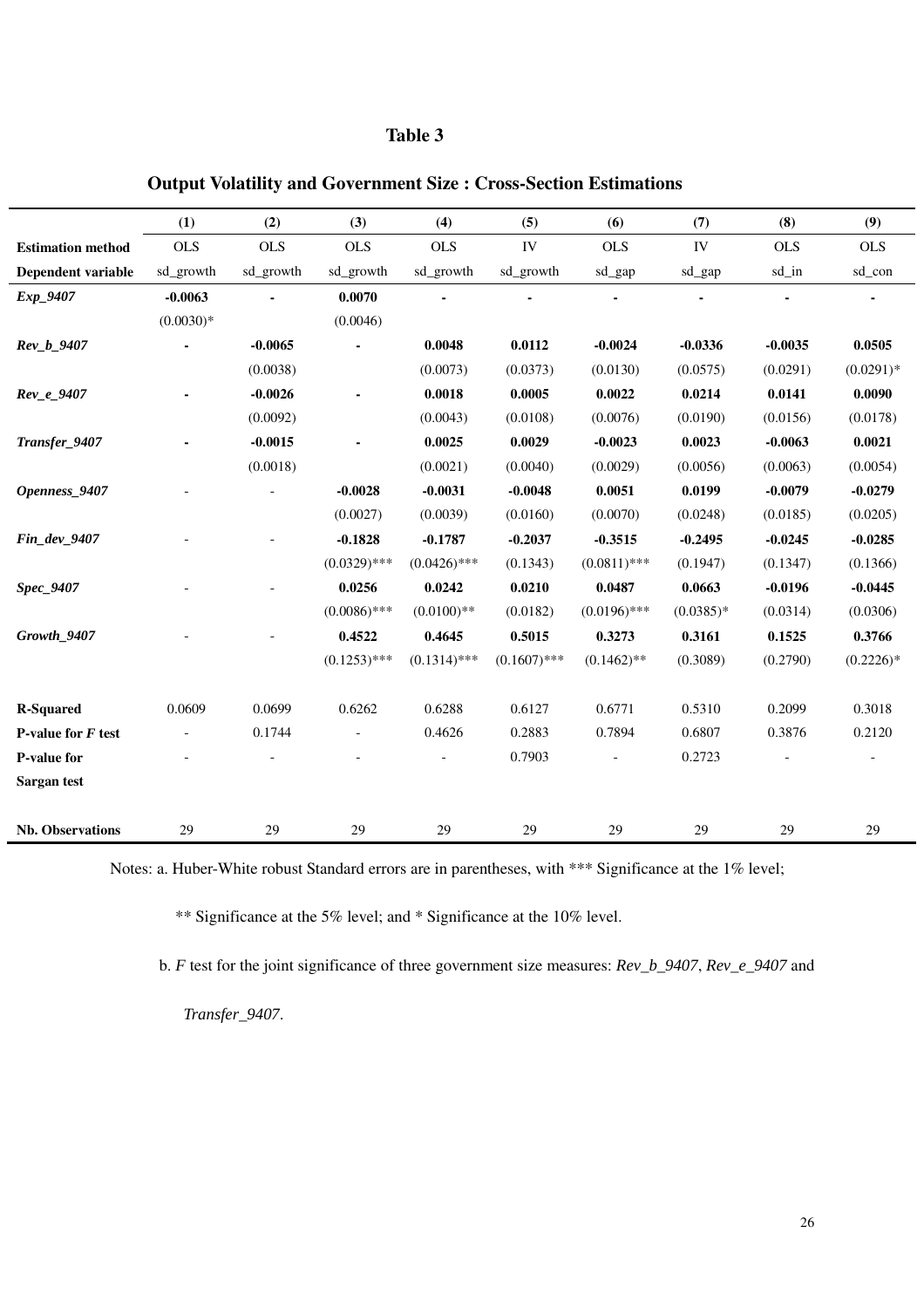|                            | (1)            | (2)            | (3)            | (4)            | (5)            |
|----------------------------|----------------|----------------|----------------|----------------|----------------|
| <b>Estimation method</b>   | Random effects | Random effects | Random effects | Pooled OLS     | Random effects |
| <b>Dependent variable</b>  | sd_growth      | sd_gap         | sd_income      | sd_income      | sd_con         |
| Revenue_b                  | $-0.0002$      | $-0.0008$      | 0.0065         | 0.0064         | 0.0300         |
|                            | (0.0051)       | (0.0061)       | (0.0212)       | (0.0212)       | (0.0206)       |
| Revenue_e                  | 0.0055         | $-0.0012$      | 0.0284         | 0.0285         | 0.0209         |
|                            | (0.0041)       | (0.0038)       | $(0.0157)*$    | $(0.0157)*$    | (0.0133)       |
| <b>Transfer</b>            | 0.0017         | $-0.0017$      | $-0.0083$      | $-0.0083$      | 0.0001         |
|                            | (0.0016)       | (0.0021)       | (0.0071)       | (0.0071)       | (0.0052)       |
| <b>Openness</b>            | 0.0038         | 0.0006         | 0.0024         | 0.0025         | $-0.0139$      |
|                            | (0.0041)       | (0.0047)       | (0.0159)       | (0.0159)       | (0.0105)       |
| Fin_dev                    | $-0.0951$      | $-0.1864$      | 0.1172         | 0.1170         | 0.0234         |
|                            | $(0.0422)$ **  | $(0.0797)$ **  | (0.1112)       | (0.1110)       | (0.1630)       |
| <b>Spec</b>                | 0.0172         | 0.0252         | $-0.0367$      | $-0.0366$      | $-0.0504$      |
|                            | $(0.0091)$ *   | (0.0199)       | (0.0268)       | (0.0268)       | (0.0352)       |
| Growth                     | 0.2466         | 0.0453         | $-0.0771$      | $-0.0769$      | 0.2088         |
|                            | $(0.0583)$ *** | (0.1226)       | (0.1640)       | (0.1639)       | (0.1759)       |
| Period 1999-2003           | $-0.0049$      | $-0.0042$      | $-0.0592$      | $-0.0592$      | $-0.0086$      |
|                            | $(0.0022)$ **  | (0.0034)       | $(0.0058)$ *** | $(0.0058)$ *** | (0.0065)       |
| Period_2004-2007           | $-0.0159$      | 0.0003         | $-0.0203$      | $-0.0204$      | $-0.0150$      |
|                            | $(0.0031)$ *** | (0.0039)       | (0.0137)       | (0.0137)       | $(0.0091)$ *   |
| <b>R-Squared</b>           | 0.5865         | 0.6476         | 0.2368         | 0.5249         | 0.1691         |
| <b>P-value for Hausman</b> | 0.8370         | 0.4967         | 0.2054         |                | 0.8798         |
| test                       |                |                |                |                |                |
| P-value for Breusch        | 0.0995         | 0.0655         | 0.4624         |                | 0.0939         |
| Pagan test                 |                |                |                |                |                |
| P-value for $F$ test       | 0.2644         | 0.7890         | 0.2417         | 0.2496         | 0.1314         |
|                            |                |                |                |                |                |
| <b>Nb.</b> Observations    | 87             | 87             | 87             | 87             | 87             |

**Output Volatility and Government Size : Panel Estimations** 

Notes: a. Huber-White robust Standard errors are in parentheses, with \*\*\* Significance at the 1% level;

\*\* Significance at the 5% level; and \* Significance at the 10% level.

b. Between R-Squared for the random-effects estimations.

c. *F* test for the joint significance of three government size measures: *Revenue\_b*, *Revenue\_e*

and *Transfer*.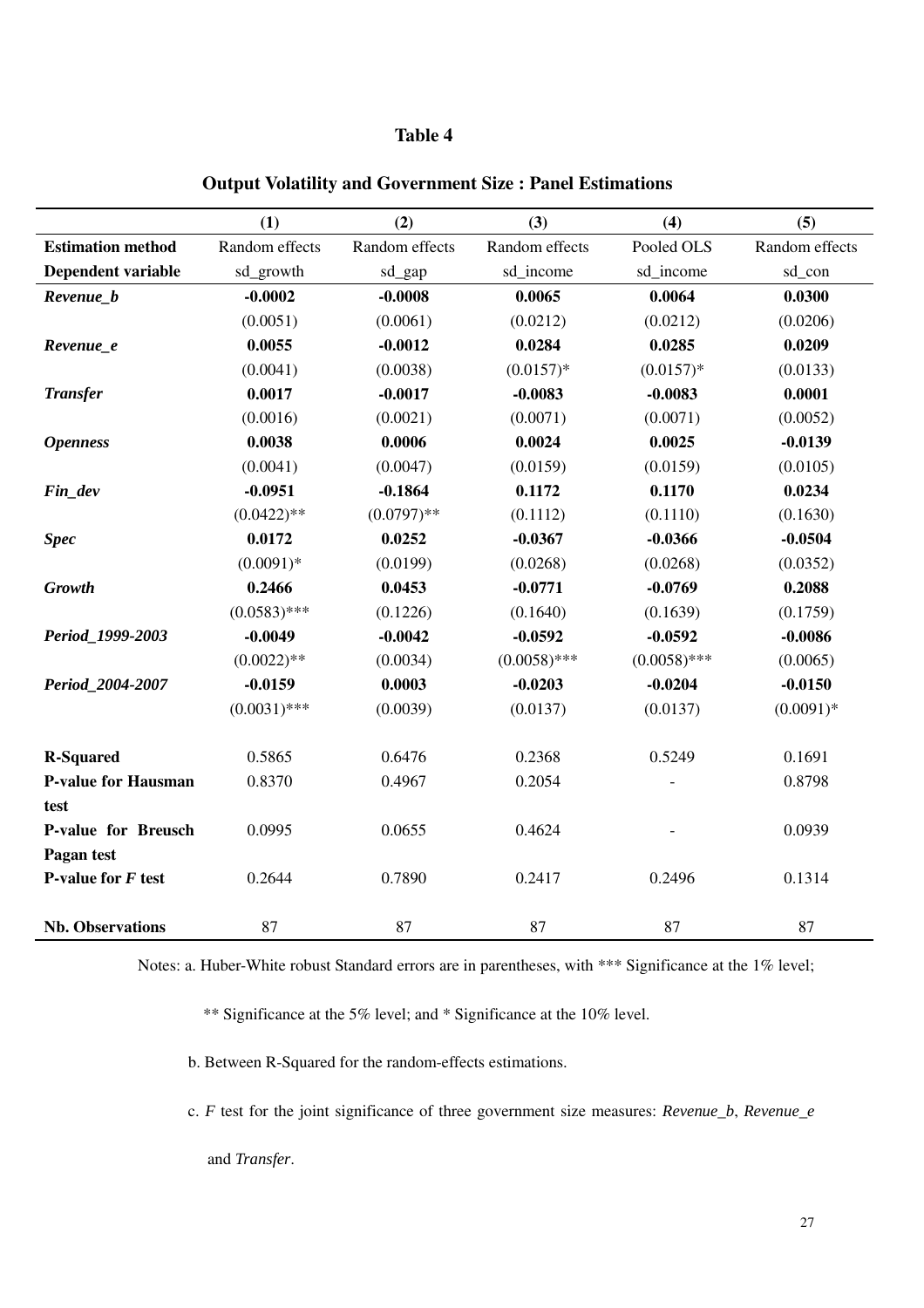



## **Budgetary Revenue Size Relative to GDP**

Data source: *Finance Yearbook of China*, various issues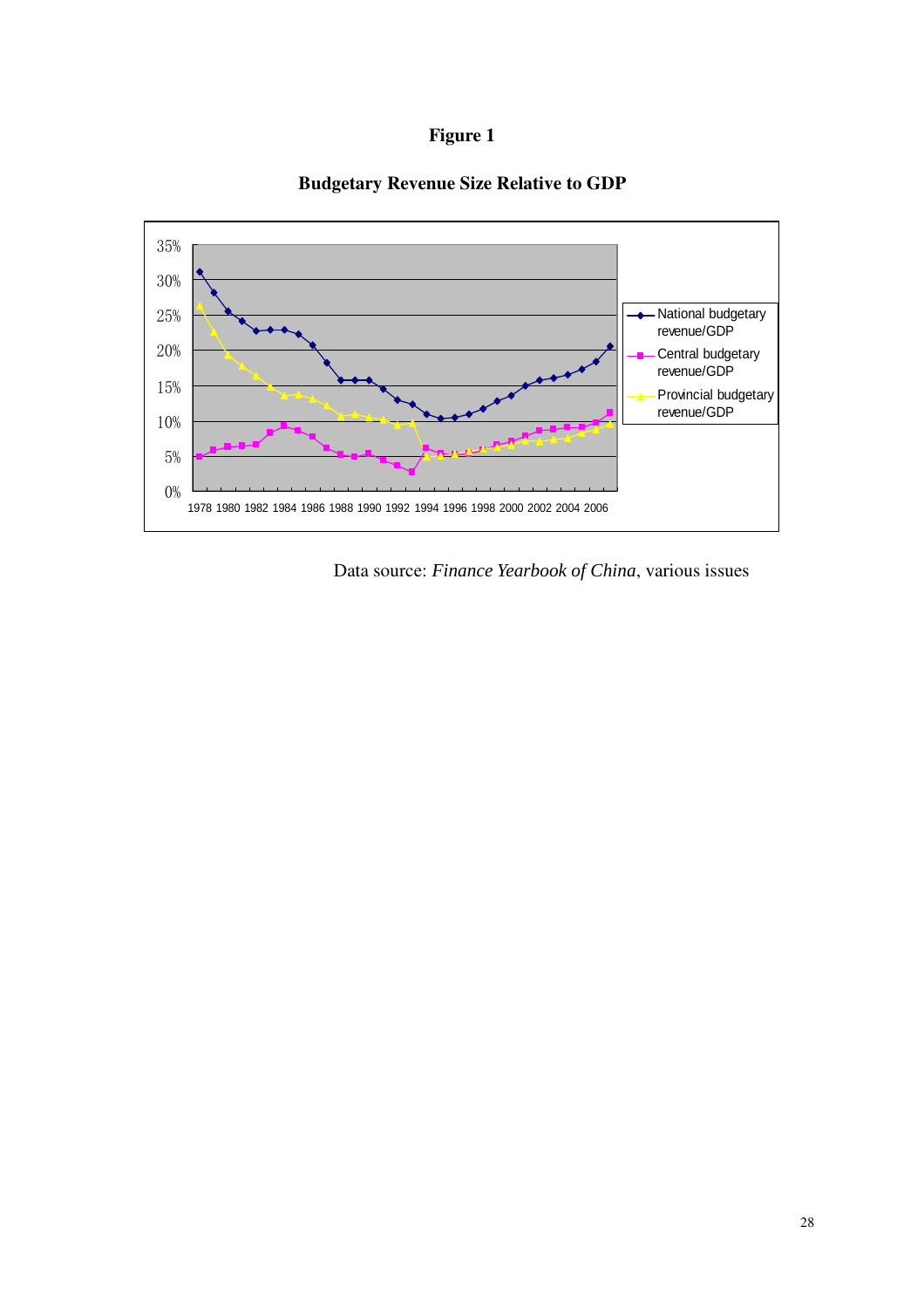

## **Trends in Provincial Government Size**



Data source: *Finance Yearbook of China*, various issues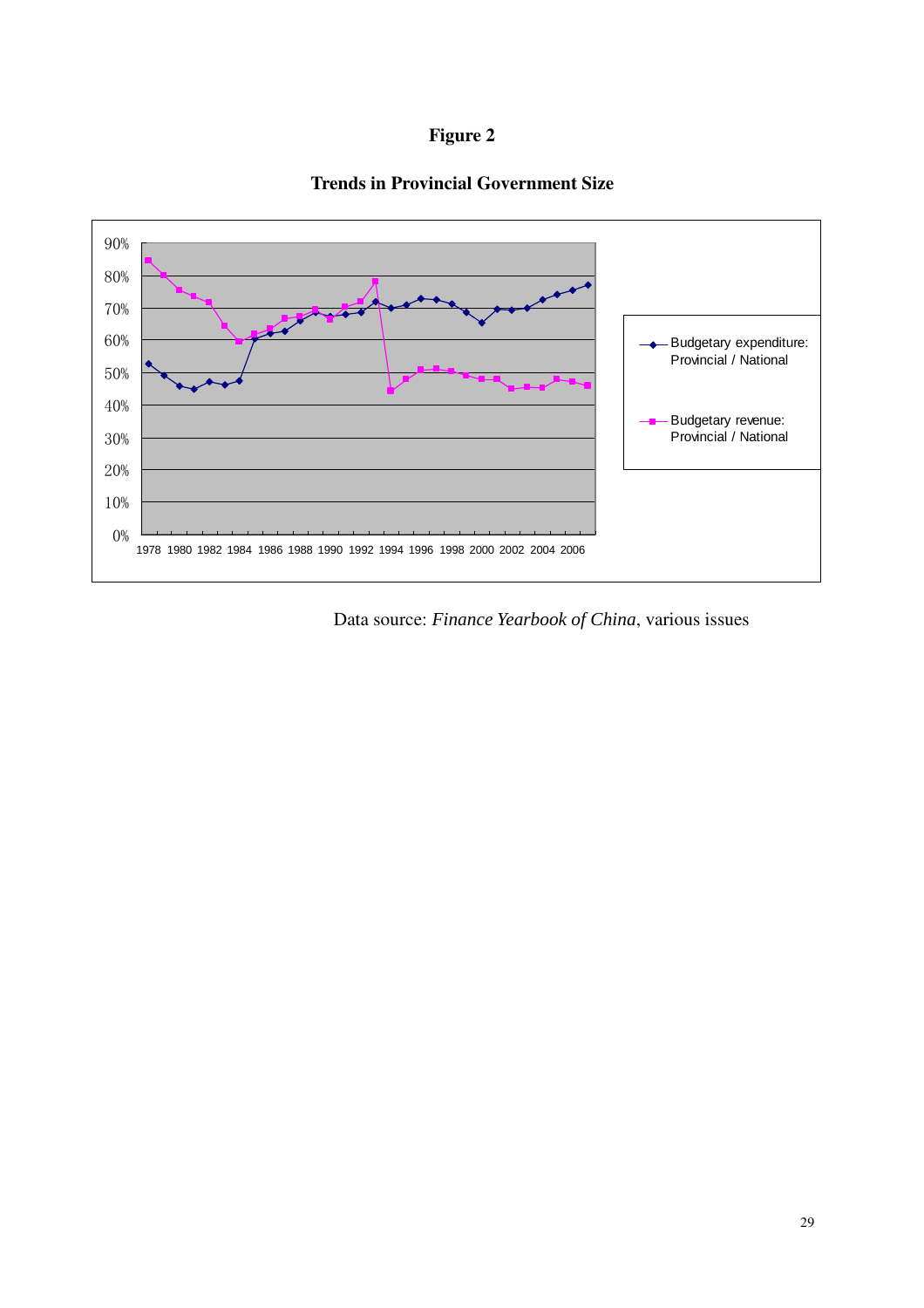





Data source: *Finance Yearbook of China*, various issues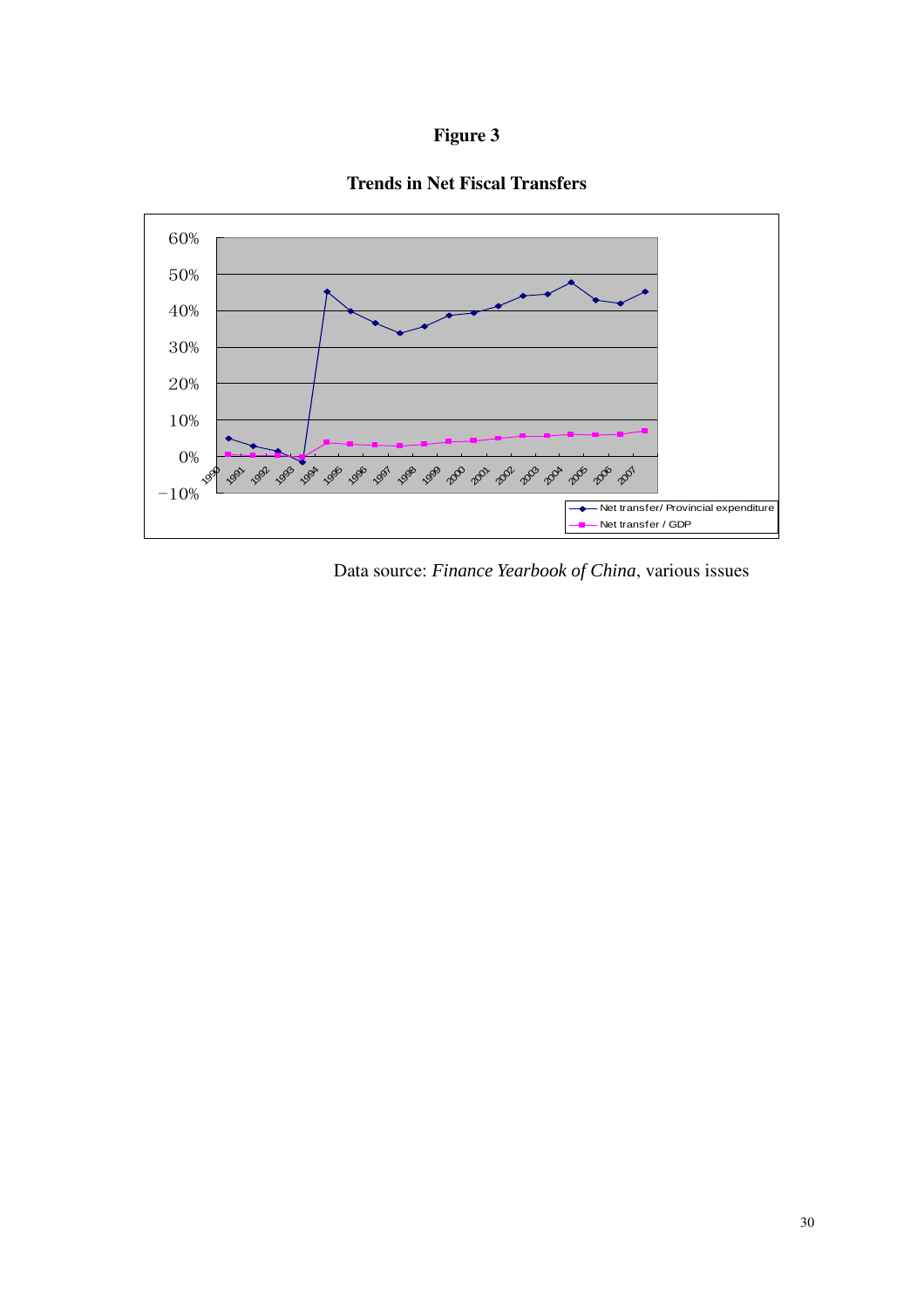

**Figure 4 Size of Extra-budgetary Funds Relative to GDP** 

Data source: *Finance Yearbook of China*, various issues